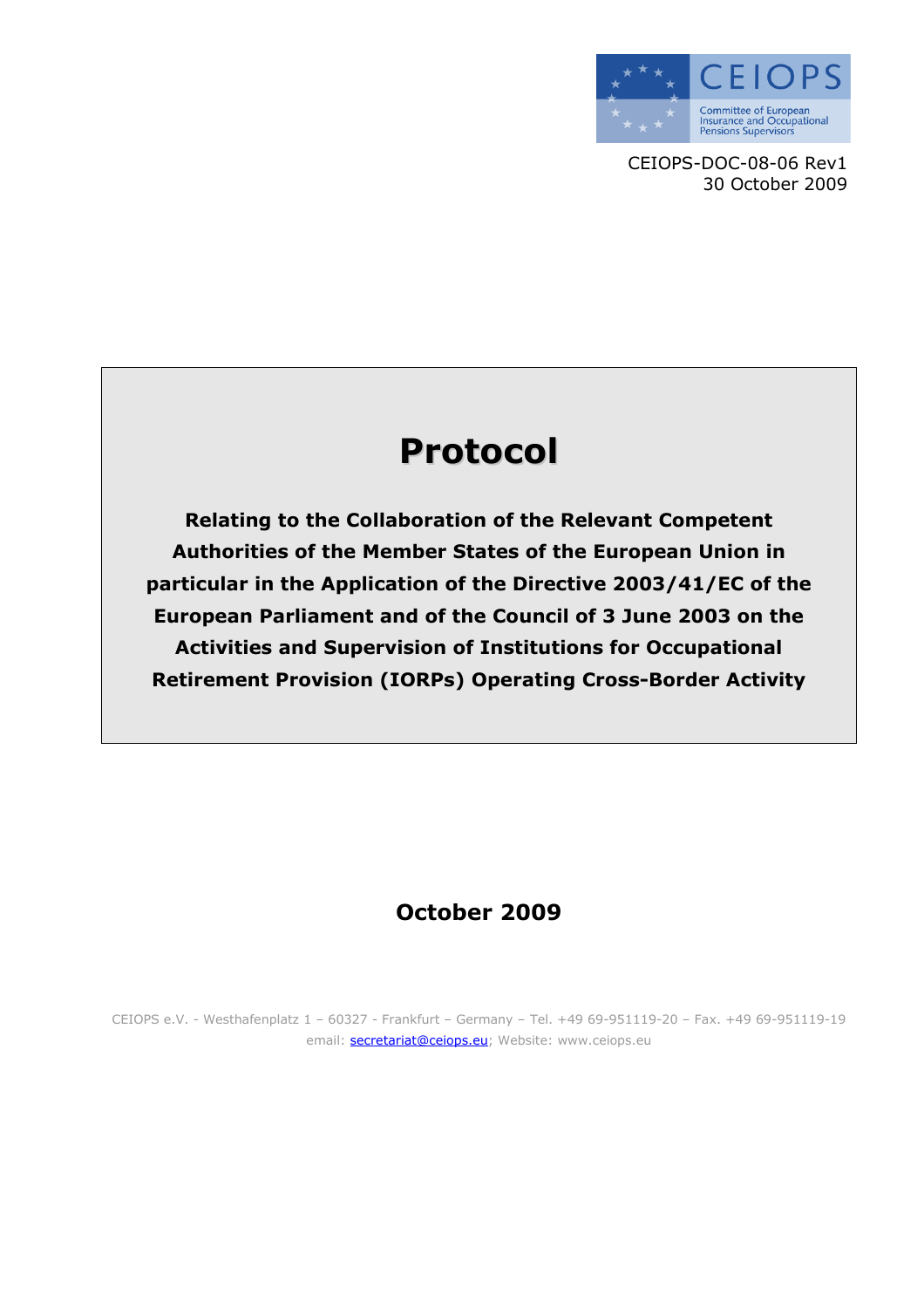### Table of Contents

| Part 2: Authorised IORPs and the exchange of information for |                                                                                                                                              |  |  |
|--------------------------------------------------------------|----------------------------------------------------------------------------------------------------------------------------------------------|--|--|
| 2.1.                                                         |                                                                                                                                              |  |  |
| 2.2.                                                         | Requirements for an initial dialogue when an IORP expresses its intention<br>to commence cross-border activity - the notification process 11 |  |  |
| 2.3.                                                         | Initial dialogue between the IORP and its home Member State Competent<br>Authority                                                           |  |  |
| 2.4.                                                         | Home Member State Competent Authority's doubts as to an IORP's                                                                               |  |  |
| 2.5.                                                         | Dialogue during the notification process between the Competent<br>Authorities, and between the home Member State Competent Authority<br>-13  |  |  |

| Part 3: Ongoing supervision and the exchange of additional information |                                                                                                          |  |  |
|------------------------------------------------------------------------|----------------------------------------------------------------------------------------------------------|--|--|
| 3.1.                                                                   |                                                                                                          |  |  |
| 3.2.                                                                   | Changes to information previously supplied about IORPs or pension<br>schemes                             |  |  |
|                                                                        | 3.3. Changes to information about relevant social and labour law, investment                             |  |  |
| 3.4.                                                                   | Home or host Member State Competent Authority identifies non-                                            |  |  |
| 3.5.                                                                   | Dialogue between the home and host Member State Competent<br>Authorities ………………………………………………………………………… 19 |  |  |
| 3.6.                                                                   |                                                                                                          |  |  |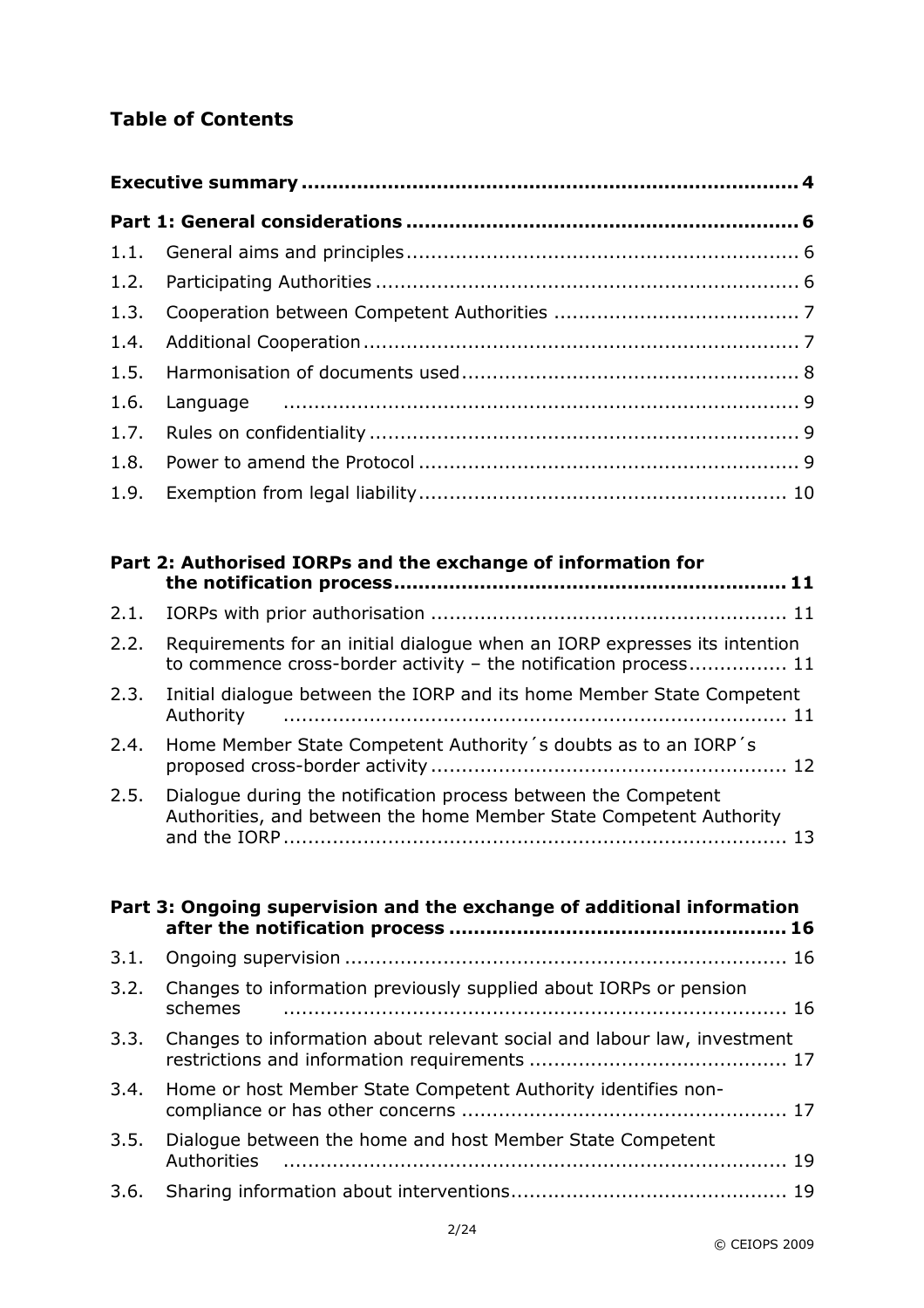| Part 4: Complaints from members and beneficiaries 22 |  |
|------------------------------------------------------|--|
|                                                      |  |
|                                                      |  |
|                                                      |  |
|                                                      |  |

#### Appendices

| Appendix 2: Information regarding the IORP and/or pension scheme to be                                                             |
|------------------------------------------------------------------------------------------------------------------------------------|
|                                                                                                                                    |
|                                                                                                                                    |
| Appendix 5: Home Member State Competent Authorities for the purposes of the                                                        |
| Appendix 6: Host Member State Competent Authorities for the purposes of the                                                        |
| Appendix 7: The information about national complaints handling systems to be<br>made available to the public by signatories to the |
|                                                                                                                                    |
|                                                                                                                                    |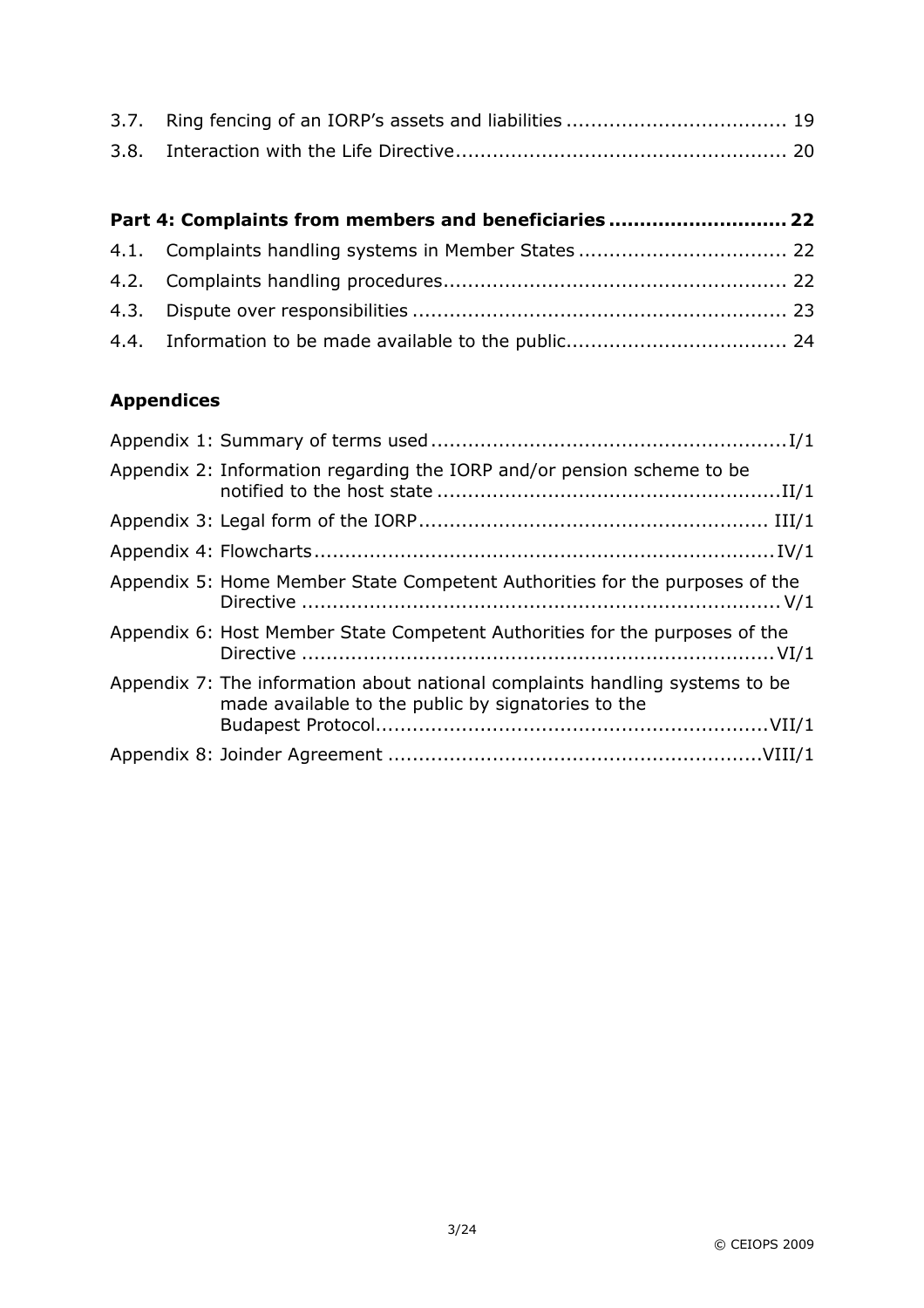### Executive summary

This Protocol provides a framework for the cooperation of competent authorities in the implementation of Directive 2003/41/EC on the activities and supervision of institutions for occupational retirement provision (IORPs) in relation to the supervision of IORPs that operate cross-border.

It sets out the agreement between competent authorities to cooperate in the supervision of cross-border activities of IORPs.

The competent authorities which are Members of CEIOPS, and other competent authorities who are not CEIOPS Members but who have adhered to the Budapest Protocol, are referred to as the Competent Authorities throughout this document.

The Protocol is in four parts and has eight appendices.

Part 1 covers general considerations and sets out:

- the origins and general aims;
- the general principles for cooperation between the Competent Authorities and aspirations for furthering effective supervision; and
- the power to amend the Protocol.

Part 2 covers the notification process. It includes:

- reference to the requirement that only authorised IORPs can operate crossborder;
- the exchanges of information required in the notification process between the home Member State Competent Authority and the IORP, and between the home and host Member State Competent Authorities; and
- the exchanges of information expected when the Competent Authorities find that there is incompatibility in their legal frameworks as to the existence of cross-border activity.

**Part 3** covers the ongoing supervision and the exchange of additional information after the notification process between the Competent Authorities for ongoing supervision of IORPs including the following:

- the respective roles of the home Member State Competent Authority and the host Member State Competent Authority;
- changes to the information previously provided in the notification process;
- changes to a host Member State's requirements in respect of social and labour law, investment restrictions and the provision of information; and
- non-compliance.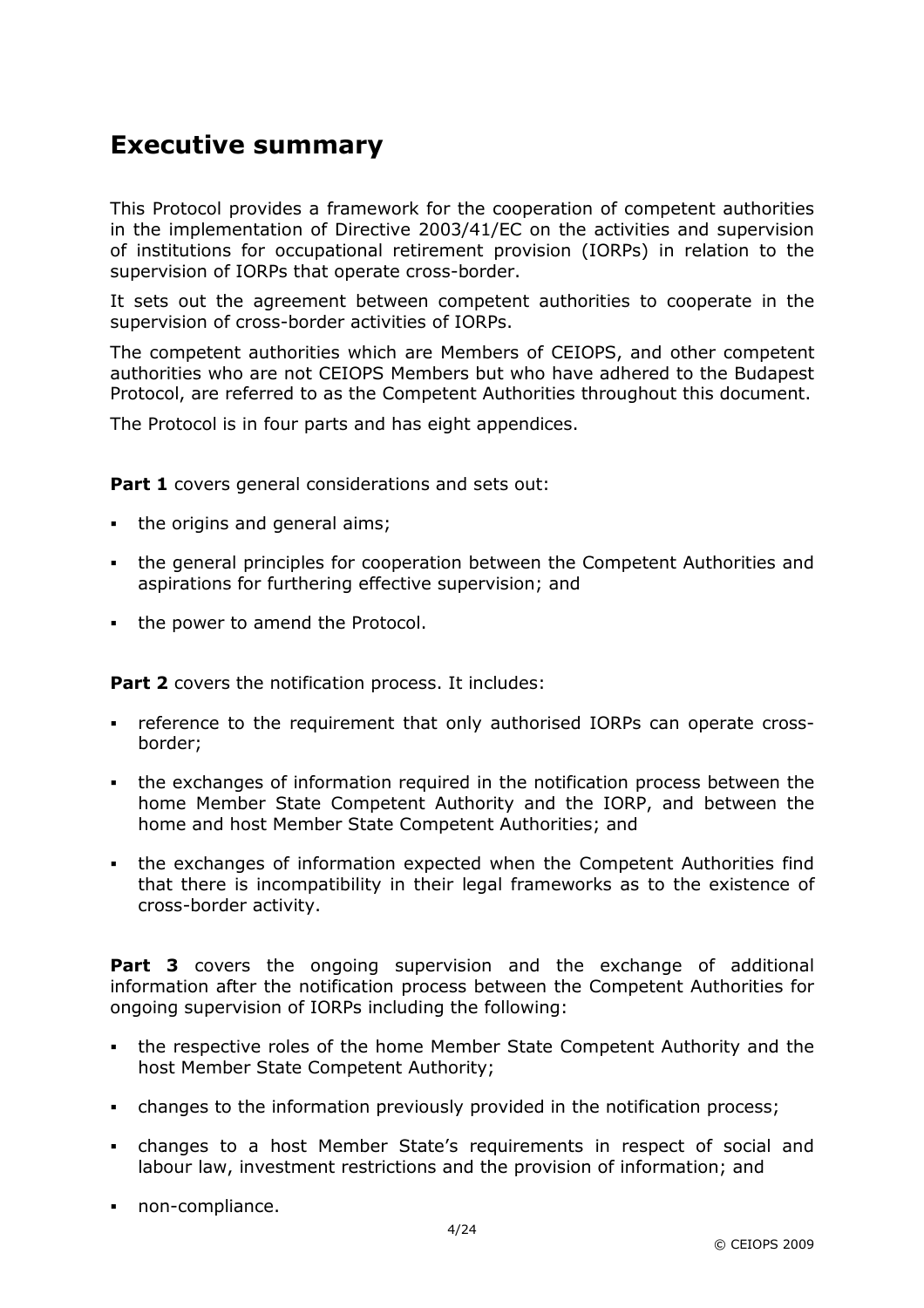Part 4 covers the roles of Competent Authorities in dealing effectively with complaints from members and beneficiaries. It includes:

- the respective roles of the home Member State Competent Authority and the host Member State Competent Authority;
- dealing with disputes over which body is the responsible body; and
- information to be made available to the public by each Competent Authority.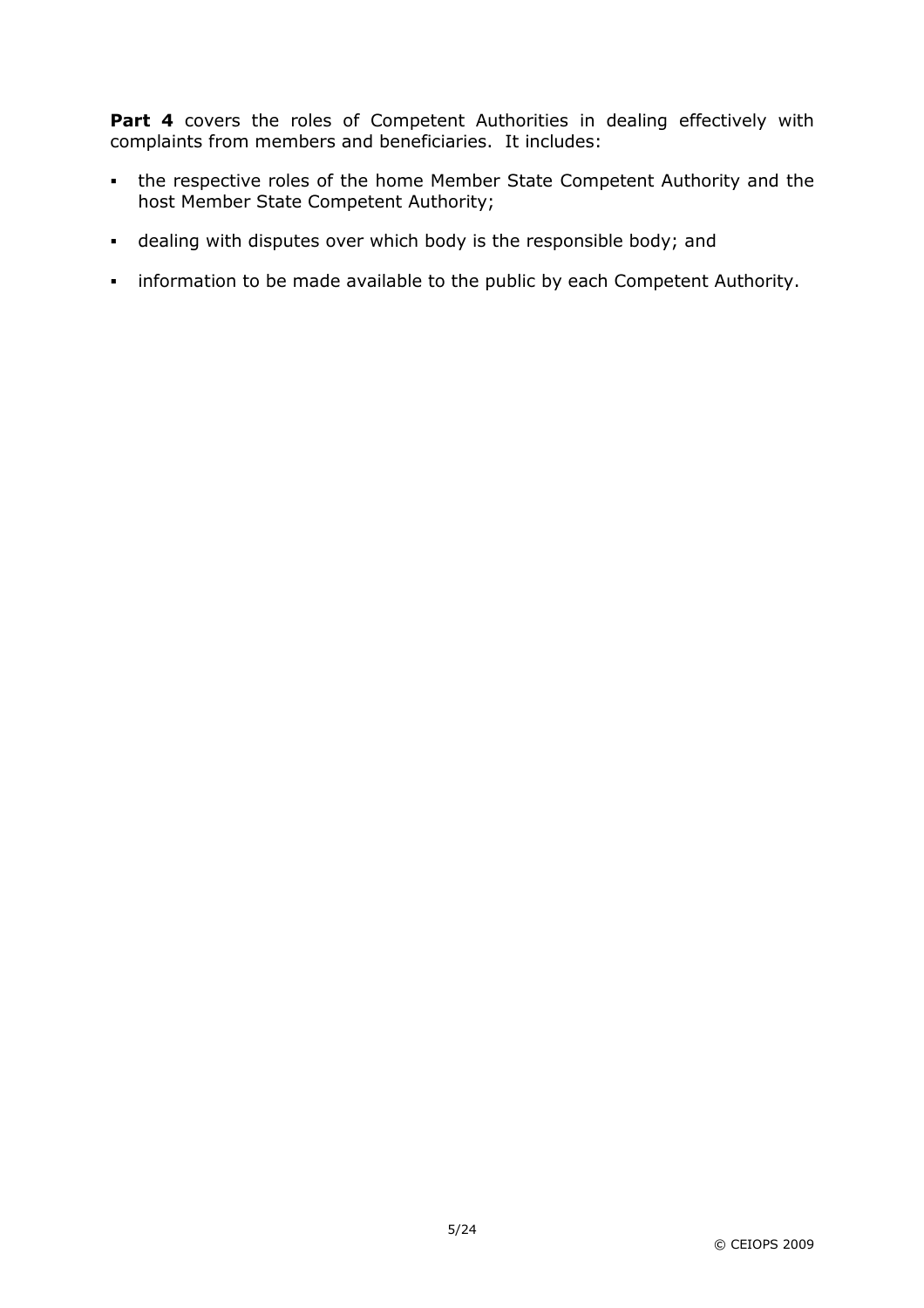# Part 1: General considerations

#### 1.1. General aims and principles

1.1.1. Directive 2003/41/EC (the Directive) sets out the principles for the activities and supervision of IORPs. The Committee of European Insurance and Occupational Pensions Supervisors (CEIOPS) considers that the adoption of the Directive makes necessary the agreement of a framework for their cooperation in the area of cross-border activity. This Protocol sets out the framework.

1.1.2. This Protocol shall enter into force on 30th October 2009.

1.1.3. This Protocol describes how practical cooperation between the Competent Authorities can take place.

1.1.4. The Protocol is to be followed by the Competent Authorities. The Protocol relates to the exchange of the information, actions required for the supervision of cross-border arrangements and the handling of member and beneficiary complaints.

1.1.5. Nothing in this Protocol is to be taken as hindering in any way the free exchange of general information for use in the supervision of IORPs, either specifically or generally between Competent Authorities.

1.1.6. In the case of divergent views, the relevant Competent Authorities shall strive to agree on a viable solution; in cases where no such solution can be reached, each Authority may make recourse to the CEIOPS Mediation Mechanism. Information on the Mediation Mechanism is available on the CEIOPS website.

#### 1.2. Participating Authorities

1.2.1. CEIOPS considers that all aspects of the cooperation between Member States regarding cross-border activities should be addressed. This could not be achieved by limiting the Protocol to Members of CEIOPS.

1.2.2. If certain supervisory tasks according to the Directive fall under the competence of other authorities that are not Members of CEIOPS, those national authorities may, subject to approval by Members of CEIOPS, join the Protocol, if this contributes to further strengthening cross-border cooperation. The term 'Competent Authorities' shall therefore include those authorities which have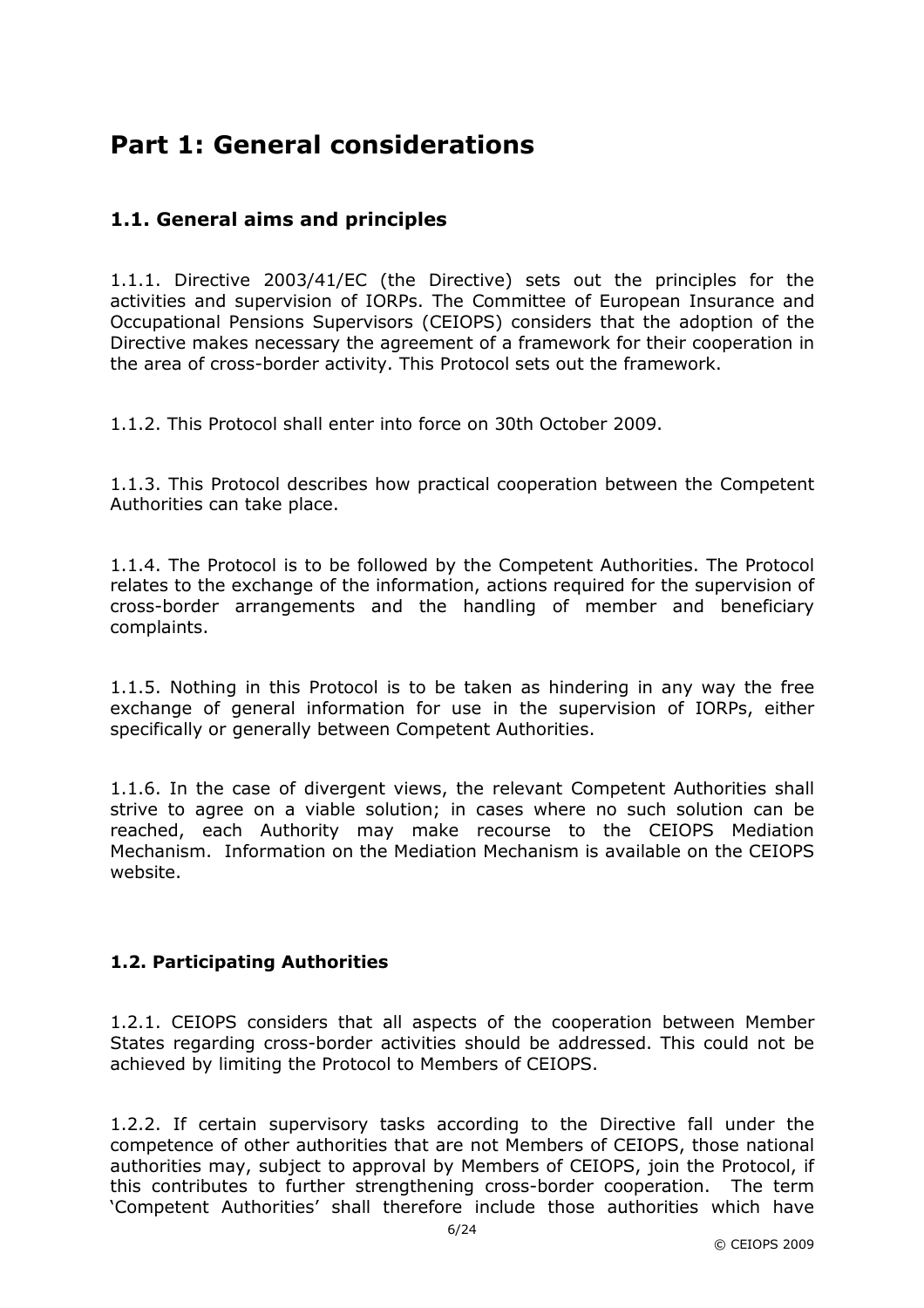adhered to the Protocol. The Protocol may be joined by signing the Joinder Agreement (Appendix 8) or by a letter from a competent authority informing CEIOPS of their willingness to adhere to the Budapest Protocol.

1.2.3. This Protocol applies to the competent authorities of non-EU Member States that are parties to the European Economic Area (EEA) agreement as if they were the competent authorities of EU Member States.

1.2.4. Consequently, where in the Protocol the term 'Member States' is used, this includes the non-EU Member States that are parties to the EEA Agreement. Where the terms 'European Union' ('EU') is used, this should be understood to apply to the whole European Economic Area (EEA). 'Member of CEIOPS' shall include the Competent Authorities of non-EU countries which are parties to the EEA Agreement and formally Observers of CEIOPS.

#### 1.3. Cooperation between Competent Authorities

1.3.1. The Competent Authorities will cooperate in all cases where it is required under the Directive.

1.3.2. The Competent Authorities agree there should be a constructive and open dialogue between the home and host Member State Competent Authorities with a view to developing best practices in this sphere and closer cooperation, and by so doing, preventing distortions of competition and creating the conditions required for unproblematic cross-border membership.

1.3.3. The Competent Authority of the home Member State retains the responsibility for principal supervisory control over an IORP operating crossborder.

1.3.4. Where Competent Authorities encounter incompatibilities in their legal frameworks, they will deal with these incompatibilities in cooperation, as far as legal limits and competencies allow. Through this cooperation, they will endeavour to protect the rights of members and beneficiaries, as appropriate. The Authorities will ensure that relevant parties in their respective Member States are adequately informed.

#### 1.4 Additional cooperation

1.4.1. Given the importance to supervision of the good repute, competence and professional experience of the persons running the IORP, the Competent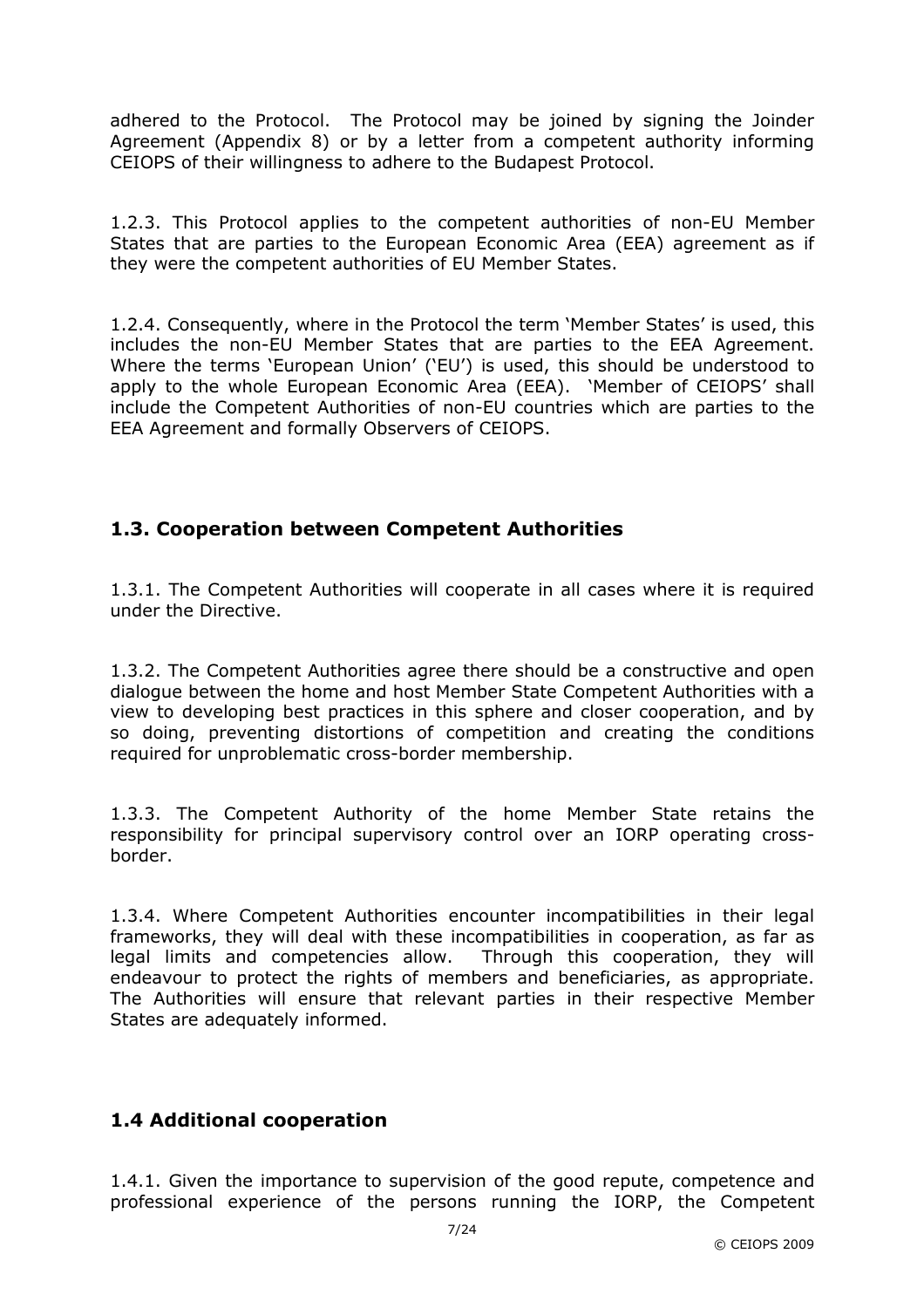Authorities shall endeavour to share with other Competent Authorities the information available to them in those fields.

1.4.2. The principles of cooperation described in this Protocol do not limit or restrict the ability of Competent Authorities to exchange information or otherwise cooperate in their supervision of IORPs operating cross-border. Competent Authorities are encouraged to initiate spontaneous exchanges of information where they consider a matter may be of concern or interest to one or more other Competent Authorities.

1.4.3. Where an IORP outsources a function to an entity in another Member State, the Competent Authority in the other Member State shall, upon request, undertake its best effort to provide assistance to the IORP's Competent Authority, even where the IORP is not operating cross-border. Assistance shall be provided to the extent reasonable and subject to national legislation of a requested Member State.

1.4.4. In addition, the Competent Authorities agree that their cooperation may extend to areas not expressly covered by the Directive or this Protocol where they consider it appropriate for the effective supervision of an IORP.

#### 1.5. Harmonisation of documents used

1.5.1. The Protocol recognises that each home Member State Competent Authority will use a variety of supervisory methods and these will differ between Competent Authorities as will their practices in relation to documents, reporting, statistics and record keeping.

1.5.2. However, through the regular exchange of information and experience necessary for effective cooperation and the development of best practice, it is anticipated that there will be a gradual harmonisation of supervision and supervisory approaches.

1.5.3. The supervision of IORPs operating cross-border is facilitated by using a standard document for the exchange of the information Competent Authorities need to share, such as the information described in Article 20 (3) of the Directive.

1.5.4. Hence the Competent Authorities have developed a standard document to share information regarding the IORP and/or pension scheme to be operated cross-border (see Appendices 2 and 3). This document will not restrict Competent Authorities that require or wish to share additional information, and its content will be reviewed periodically in the light of experience and use.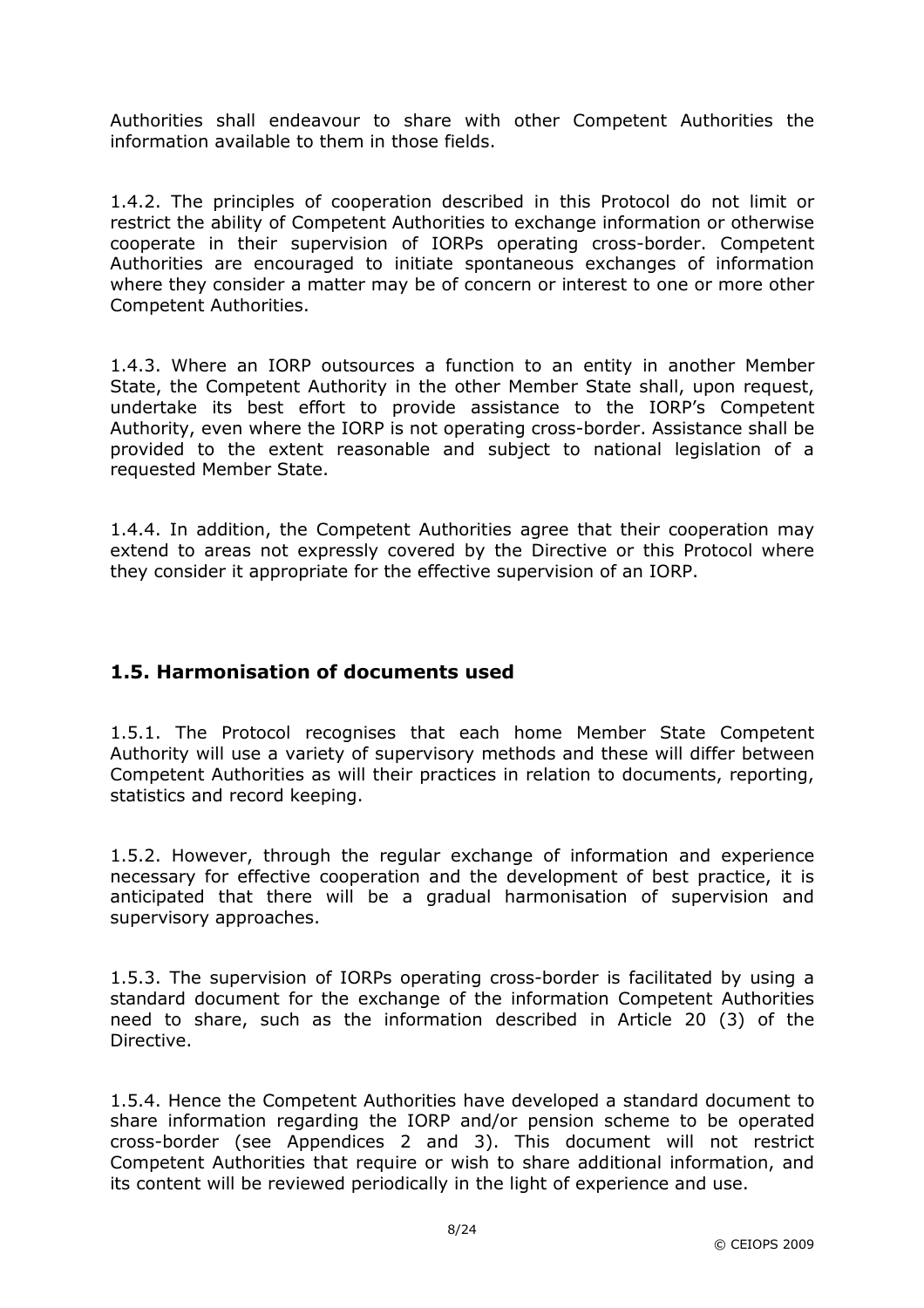#### 1.6. Language

1.6.1. The Competent Authorities agree that communications between any two Competent Authorities should be conducted in a manner conducive to effective supervision of IORPs operating cross-border. Bearing this in mind they have agreed the languages that they will normally use for the exchange of information.

1.6.2. They agree that

- the information regarding the IORP and/or pension scheme provided by the home Member State Competent Authority to the host Member State Competent Authority during the notification process shall be in the language of the host Member State or such other language as they agree;
- relevant social and labour law and all communications relating to it will be conducted in the language of the host Member State;
- the information requirements and potential investment restrictions shall be communicated in the language of the host Member State requiring them to be applied.

The host Member State Competent Authority may additionally provide a full or summary version of the applicable social and labour law and information requirements and investment restrictions translated into the language of the home Member State or other agreed language.

#### 1.7. Rules on confidentiality

1.7.1. The Competent Authorities agree to exchange relevant confidential information where necessary and as permitted by their national law, where it may be useful to facilitate effective supervision of IORPs operating cross-border.

1.7.2. The Competent Authorities agree that when they exchange confidential information they will each respect its confidentiality.

#### 1.8. Power to amend the Protocol

1.8.1. The Protocol may be altered by CEIOPS at any time. If it is altered, Competent Authorities, which are not Members of CEIOPS and which wish to continue to accept it, will need to sign the altered Protocol on an individual basis.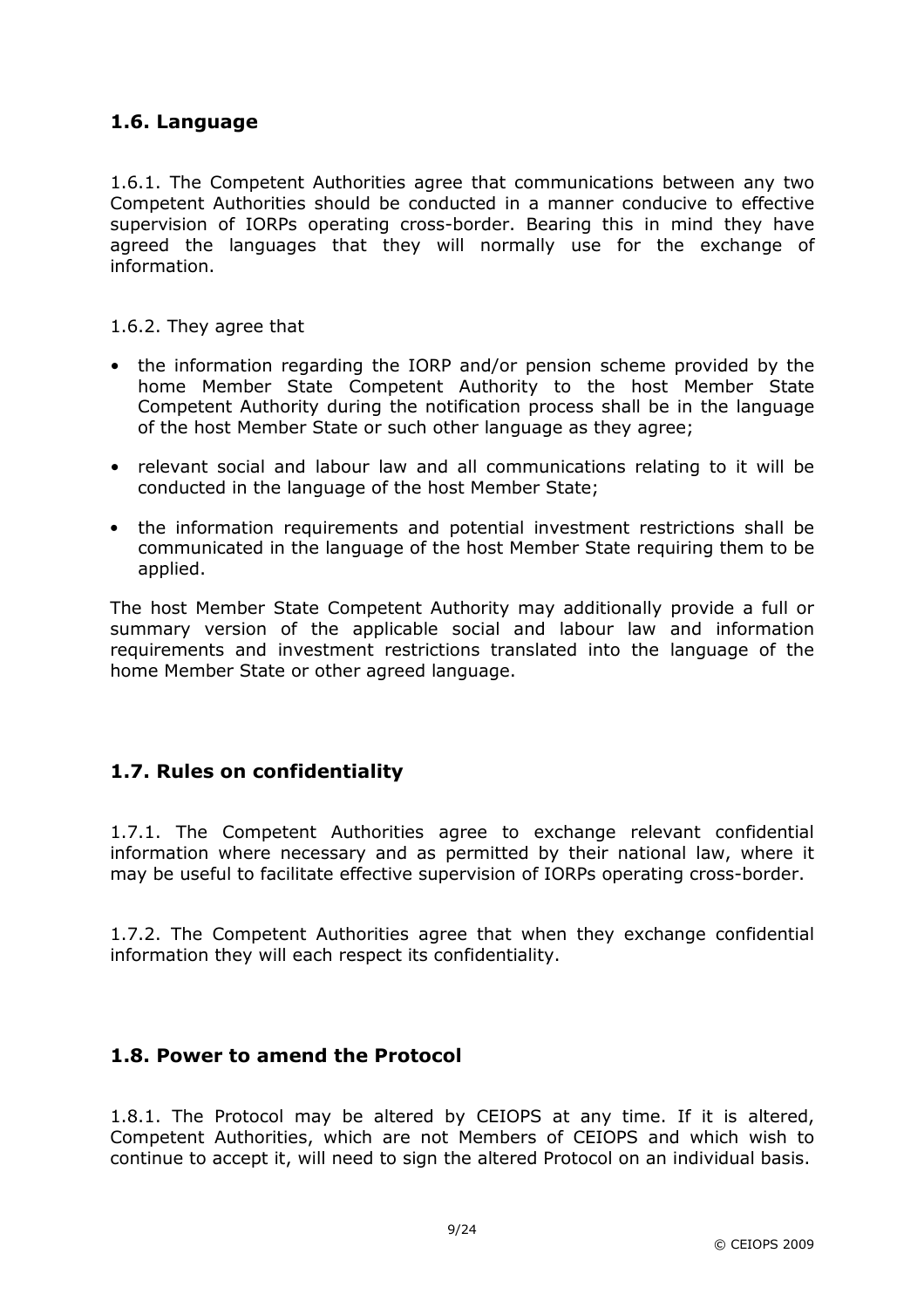1.8.2. The role of the Protocol in the satisfactory supervision of cross-border activities will be subject to periodic review, with the next review starting not later than five years after the introduction of the current text.

### 1.9. Exemption from legal liability

No Competent Authority shall incur any legal liability in respect of the accuracy or completeness of the information it provides under this Protocol.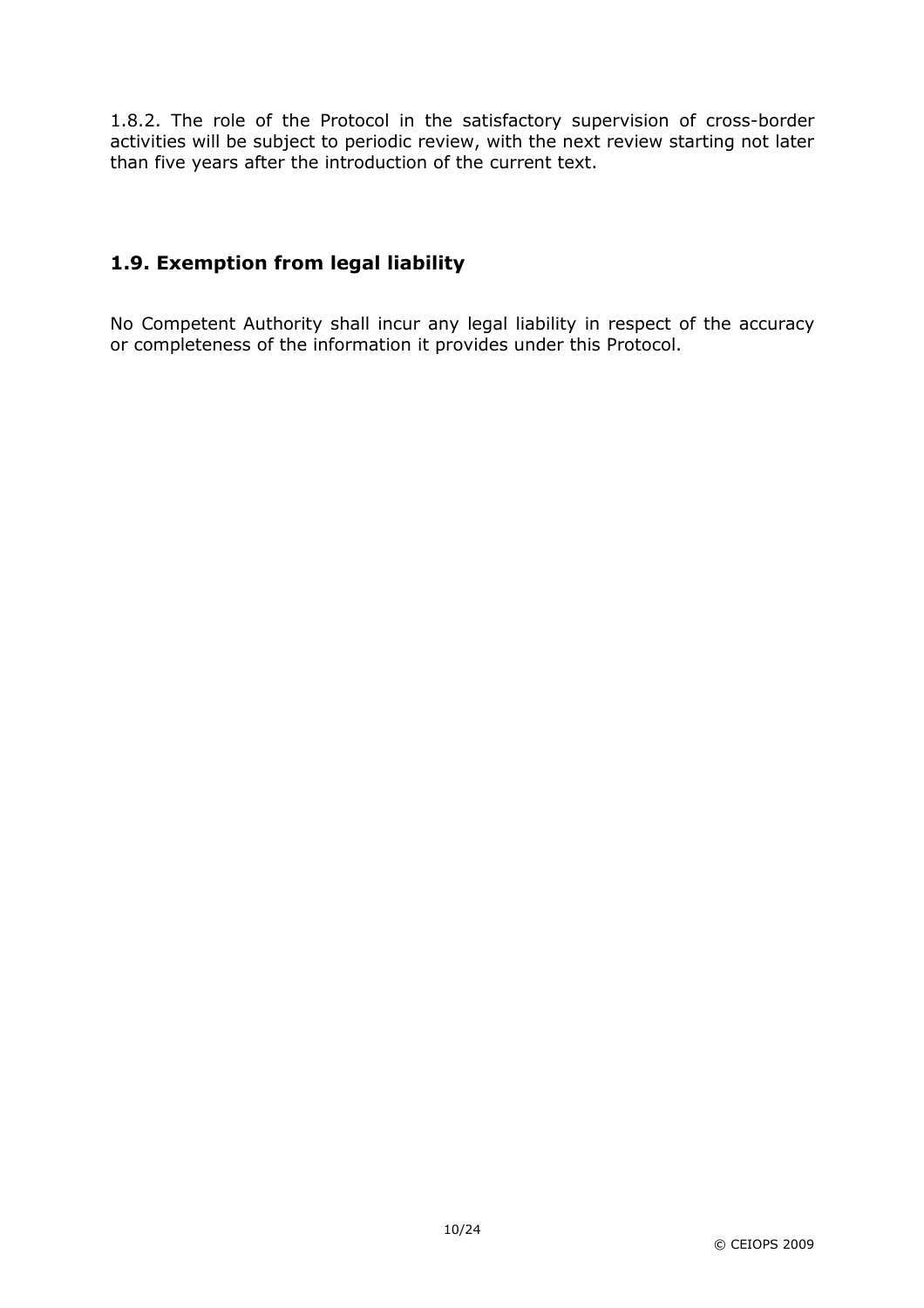# Part 2: Authorised IORPs and the exchange of information for the notification process

#### 2.1. IORPs with prior authorisation

2.1.1. Only authorised IORPs can start operating cross-border. Such authorisation has to be granted only once, not for each cross-border activity.

#### 2.2. Requirements for an initial dialogue when an IORP expresses its intention to commence cross-border activity – the notification process

2.2.1. In this Protocol an authorised IORP which commences cross-border activity is called a Guest IORP in the host Member State.

2.2.2. When an authorised IORP wishes to commence a cross-border activity, the IORP shall inform its home Member State Competent Authority of its intention. This notification starts a process of exchanging information between

- the IORP and its home Member State Competent Authority; and
- . the home Member State Competent Authority and the host Member State Competent Authority.

2.2.3. These requirements will apply on each occasion that an authorised IORP wishes to commence a cross-border activity for a new sponsoring undertaking and/or a new host state.

2.2.4. The matters to be addressed in the exchange of information are described in paragraphs 2.3. and 2.5. of the Protocol.

#### 2.3. Initial dialogue between the IORP and its home Member State Competent Authority

2.3.1. The home Member State Competent Authority shall receive from the IORP information regarding the IORP and/or pension scheme to be operated for the sponsoring undertaking in the host Member State(s) (see paragraph 1.5.4 and Appendices 2 and 3).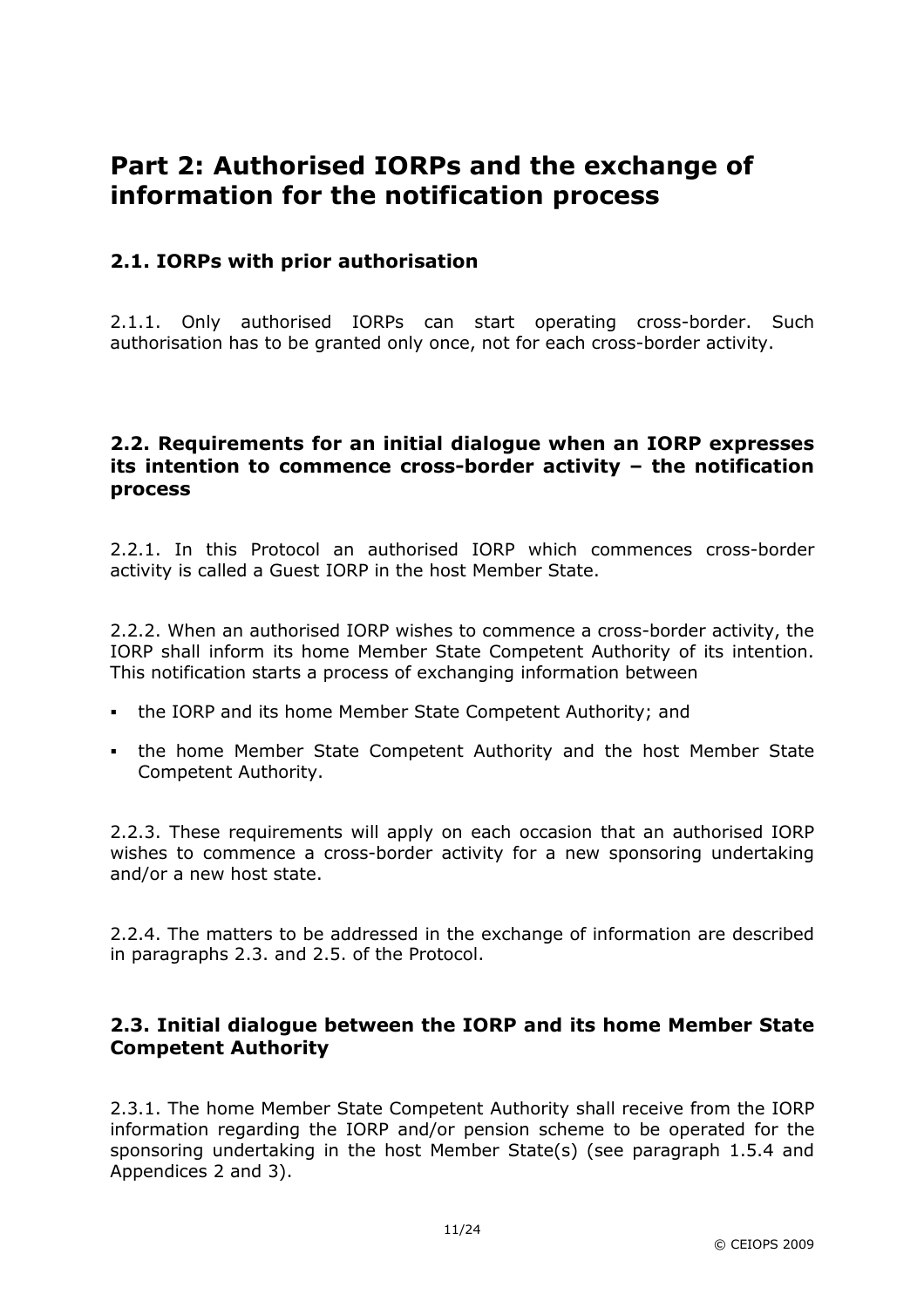2.3.2. The date the home Member State Competent Authority receives this information is called the 'Start Date' in this Protocol. If the information required is not all supplied at the same time, the date on which it receives the last item of information will be the Start Date.

#### 2.4. Home Member State Competent Authority´s doubts as to an IORP´s proposed cross-border activity

2.4.1. An IORP can commence a cross-border activity unless the home Member State Competent Authority has reason to doubt that

- the administrative structure of the IORP or
- the financial situation of the IORP or
- the good repute and professional qualifications or experience of the persons running the IORP

are compatible with the operations proposed in the host Member State.

2.4.2. It is recognised that each home Member State Competent Authority will have its own procedures to satisfy itself about each of these requirements.

2.4.3. If, during the notification process, the home Member State Competent Authority has reason to doubt that these requirements are met, the IORP shall not be permitted to engage in the proposed cross-border activity. The home Member State Competent Authority will make its own arrangements to inform the IORP and, where it considers it appropriate, the intended host Member State Competent Authority.

2.4.4 The home Member State Competent Authority has a maximum period of three months from the Start Date to decide whether it has reason to doubt that the IORP meets the requirements to operate cross-border as proposed in the host Member State(s).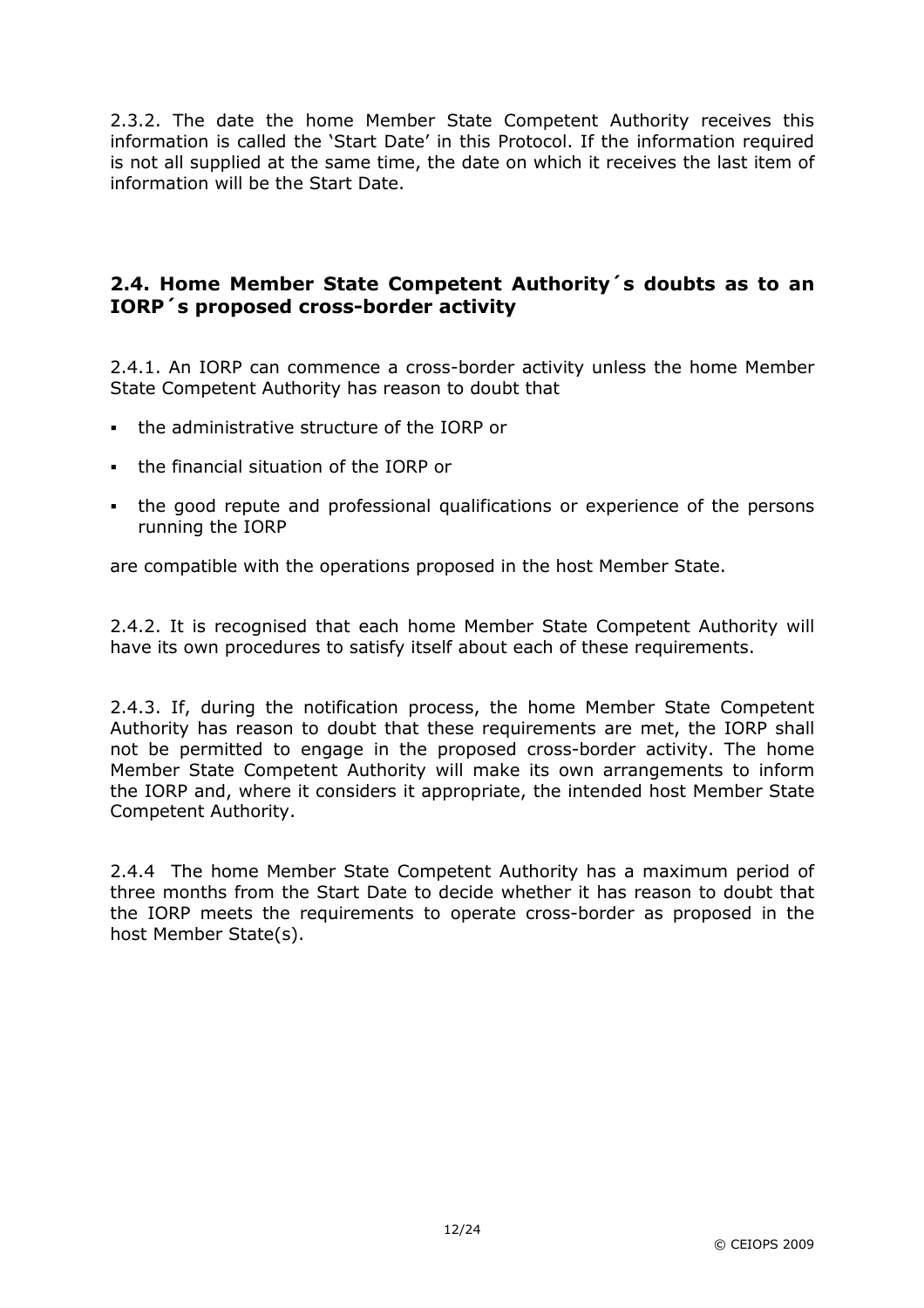#### 2.5. Dialogue during the notification process between the Competent Authorities, and between the home Member State Competent Authority and the IORP

2.5.1. If the home Member State Competent Authority has no reason to doubt that the IORP meets the requirements to operate cross-border as proposed, then, within three months from the 'Start Date', it must

- pass in writing the information described in paragraph 2.3.1 to the host Member State Competent Authority;
- inform the host Member State Competent Authority in writing whether the home Member State's Competent Authority requires that the IORP's assets and liabilities should be subject to ring fencing;
- inform the IORP in writing that it has passed the information to the host Member State Competent Authority and of the date it did so.

2.5.2. The host Member State Competent Authority shall acknowledge receipt of the information described in paragraph 2.3.1. as soon as possible. The date the information is received by the host Member State Competent Authority starts the two months time limit in which it shall provide, if appropriate, the home Member State Competent Authority with any information noted in paragraph 2.5.4.

2.5.3. Having regard to the principle of cooperation between Competent Authorities as described in paragraphs 1.3 and 1.4, but without affecting the Start Date, in addition to the initial information requirements described in paragraph 2.3.1.,

- the home Member State Competent Authority may at its discretion supply such other information, where it is competent to do so, that it considers will be helpful to the host Member State Competent Authority;
- the host Member State Competent Authority may ask the home Member State Competent Authority to supply further information.

2.5.4. Having received the information described in paragraph 2.3.1. from the home Member State Competent Authority, the host Member State Competent Authority shall, if appropriate, notify the home Member State Competent Authority in writing of its requirements for compliance with any

- social and labour law relevant to the field of occupational pensions under which a pension scheme must be operated in the host Member State;
- investment restrictions (if any) that are to apply to those assets of the Guest IORP attributable to activities carried out in the host Member State, as allowed by Article 18 (7) of the Directive (investment rules); and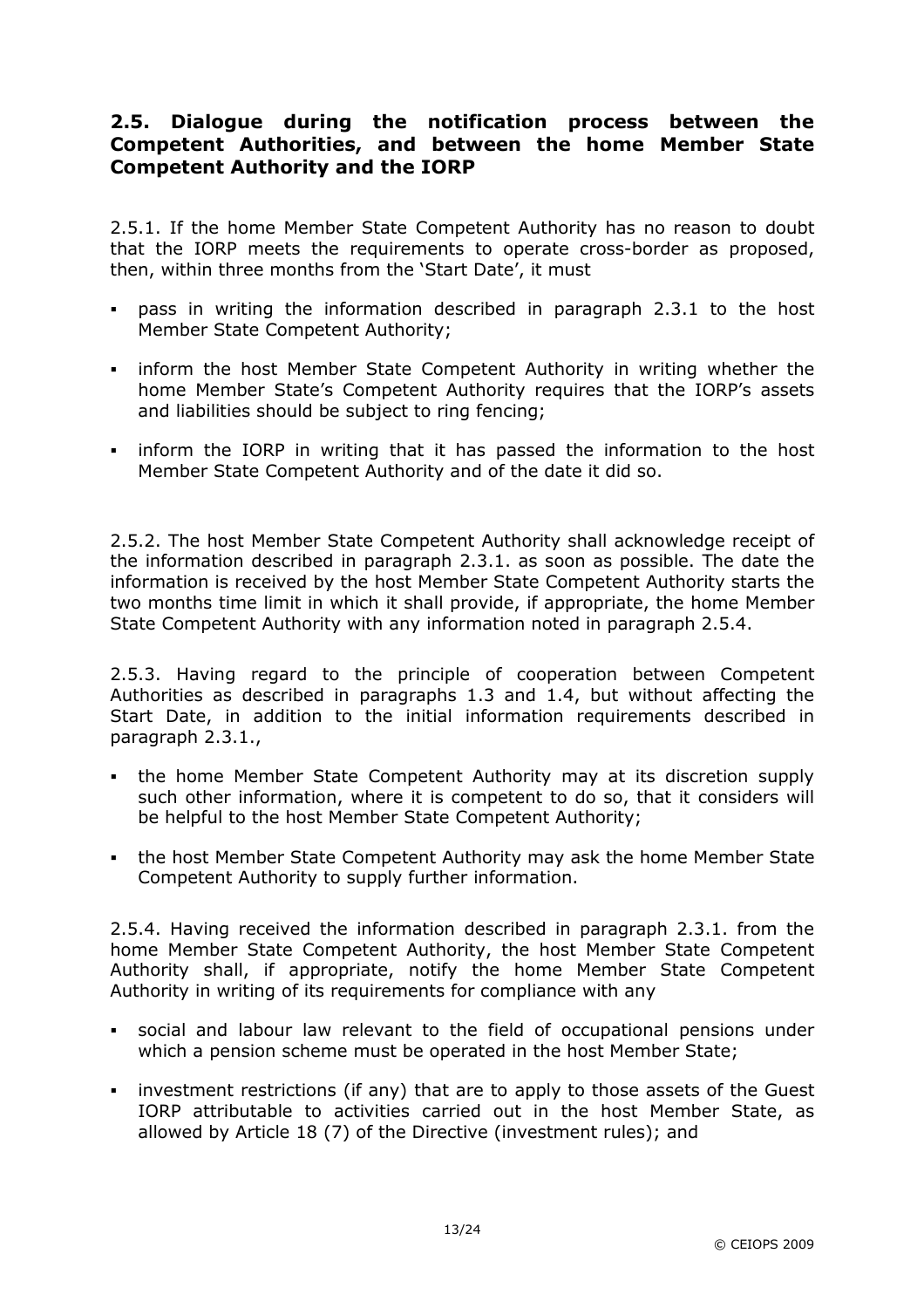information requirements to be met by IORPs operating in the host Member State in accordance with Article 11, as required by Article 20 (7) of the Directive (information to be given to the members and beneficiaries).

2.5.5. The information in paragraph 2.5.4. must be provided to the home Member State Competent Authority within two months (the 'Expiry Date') of the host Member State Competent Authority receiving the information referred to in paragraph 2.3.1.

2.5.6. The host Member State Competent Authority will provide the requirements described in paragraph 2.5.4. in sufficient time for the home Member State Competent Authority to pass the information about the host Member State's requirements to the IORP by the Expiry Date at the latest.

2.5.7. If the IORP's intended host Member State Competent Authority is of the opinion that there is not a cross-border activity, the IORP's intended host Competent Authority will inform the home Member State Competent Authority in writing about this opinion within two months from the date of receipt of the information referred to in paragraph 2.3.1.

2.5.8. Notwithstanding this difference of opinion, the intended host Member State Competent Authority may provide the information referred to in paragraph 2.5.4 to the home Member State Competent Authority within two months of the date of receipt of the information referred to in paragraph 2.3.1.

2.5.9. If the intended host Member State Competent Authority identifies incompatibility with its social and labour law, it will inform the home Member State Competent Authority about this incompatibility and, if appropriate, suggest possible solutions within two months from the date of receipt of the information referred to in paragraph 2.3.1.

2.5.10. After receiving the information described in this section, the home Member State Competent Authority will pass it to the IORP. The date the information as referred to in paragraphs 2.5.4 or 2.5.8 is received by the IORP is called the 'Information Date' in this Protocol.

2.5.11. In the event that the host Member State Competent Authority has not provided the information described in paragraph 2.5.4. to the home Member State Competent Authority before the Expiry Date, the home Member State Competent Authority will pass the information to the IORP when it has been received.

2.5.12. An IORP can operate as a Guest IORP on the earlier of

• the Information Date; or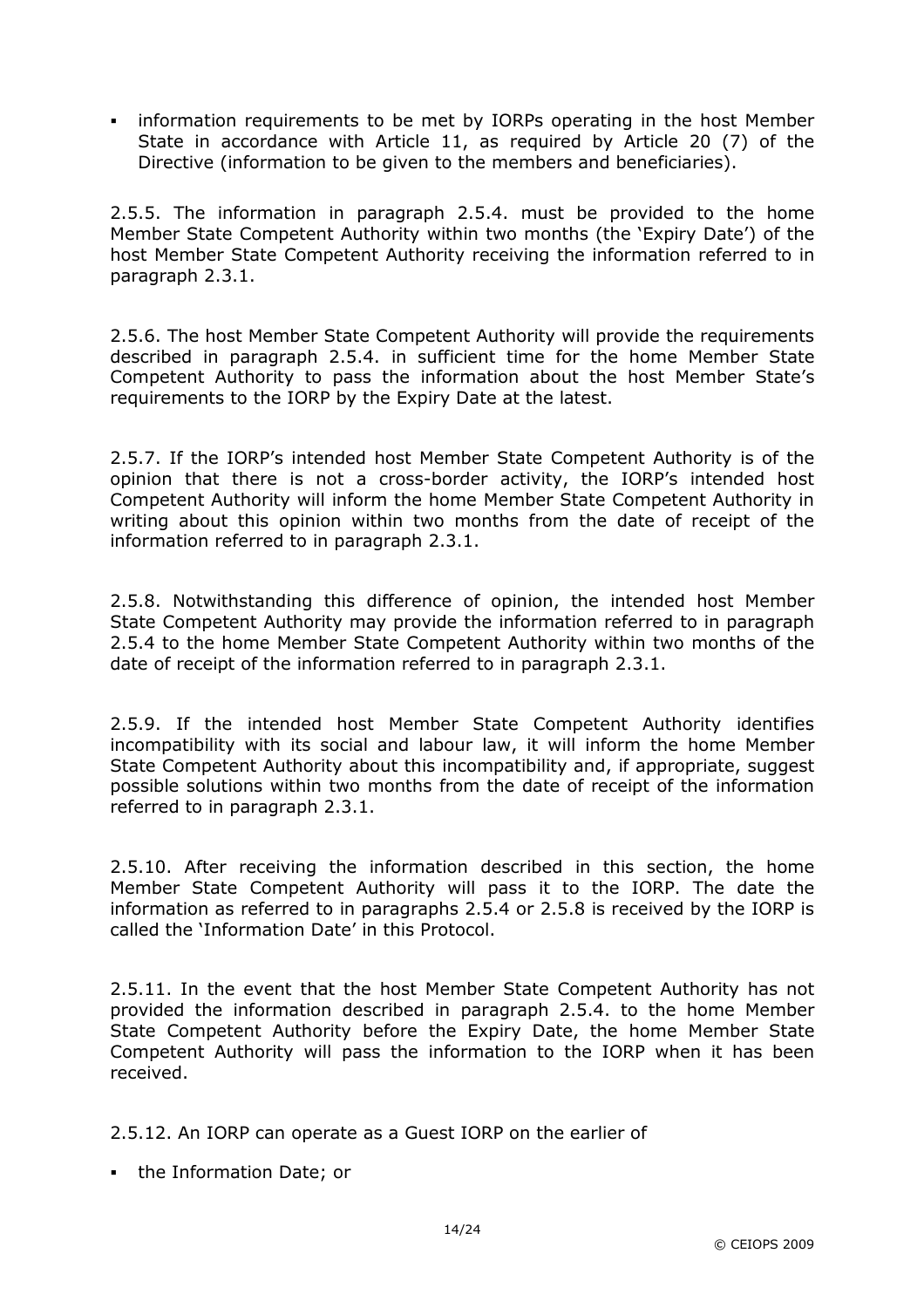• the Expiry Date.

2.5.13. However, irrespective of the time taken by the Competent Authorities for this exchange of information, it remains the responsibility of the IORP to ensure compliance with the required provisions at all times.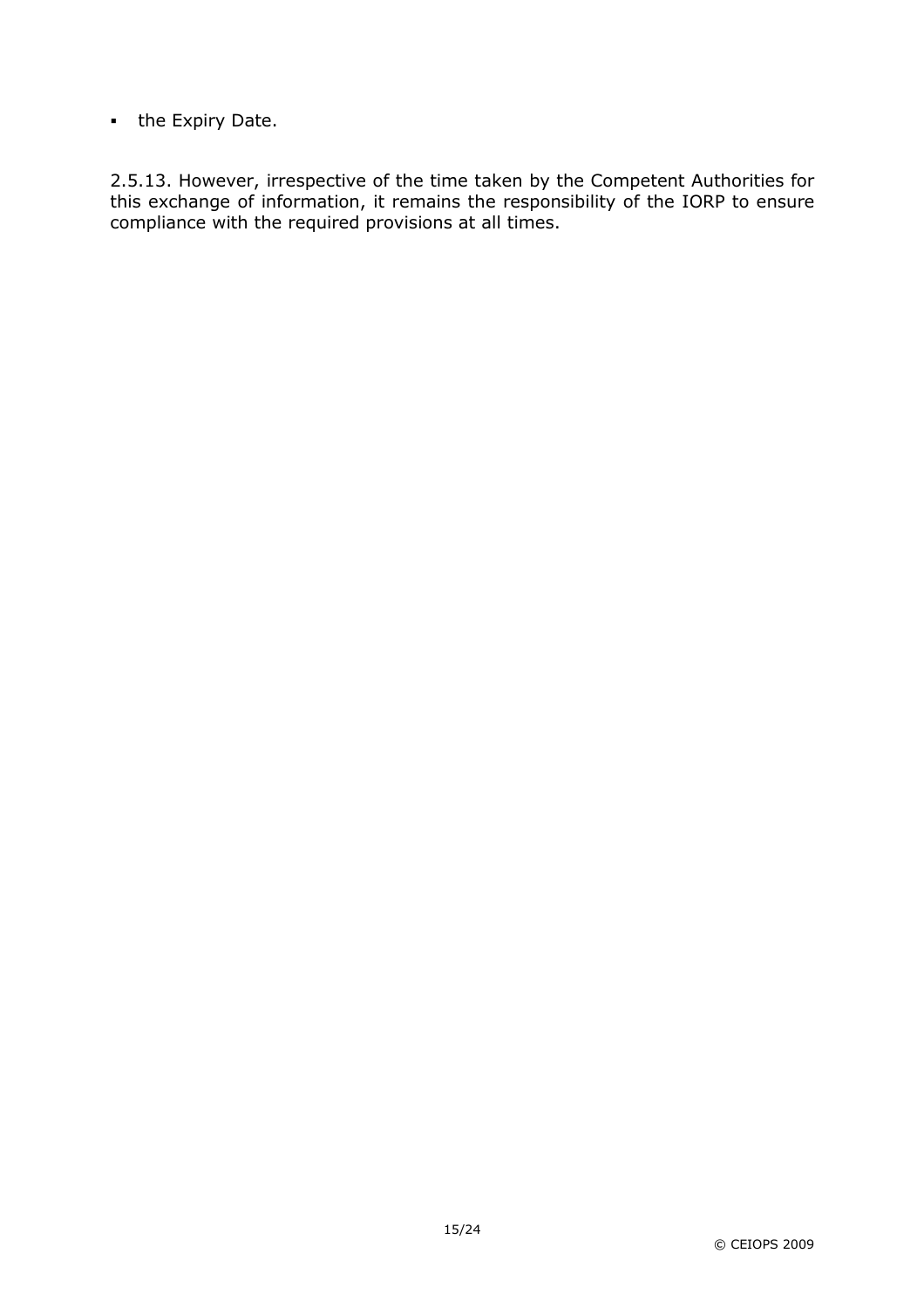# Part 3: Ongoing supervision and the exchange of additional information after the notification process

#### 3.1. Ongoing supervision

The Competent Authorities confirm that

- the home Member State Competent Authority will be responsible for supervision of the IORP as a whole, including the appropriate governance of, and compliance generally by, the Guest IORP, and enforcement, in accordance with the Competent Authority's normal supervisory practices. This will include supervision of compliance with the investment restrictions (if applied);
- the host Member State Competent Authority will supervise the activities of the Guest IORP in the host Member State in relation to compliance with its social and labour law relevant to the field of occupational pensions, and in relation to information requirements applied in accordance with Article 11, as required by Article 20 (7) of the Directive (information to be given to the members and beneficiaries), and report to the home Member State Competent Authority any suspected breaches or issues about which it is concerned.

#### 3.2. Changes to information previously supplied about IORPs or pension schemes

3.2.1. The Competent Authorities recognise that events or significant changes to IORPs or pension schemes will give rise to a need for the Competent Authorities to exchange information. Significant changes could include changes to the information passed between the Competent Authorities during the notification process.

3.2.2. Where any information about such changes may be needed by either Competent Authority for supervision purposes or could result in significant risk to the interests of members or beneficiaries, the information about the event or change will be shared.

3.2.3. On receiving information about events or significant changes, the home Member State Competent Authority will take any supervisory actions it considers necessary and which it is competent to perform, informing the host Member State Competent Authority as appropriate.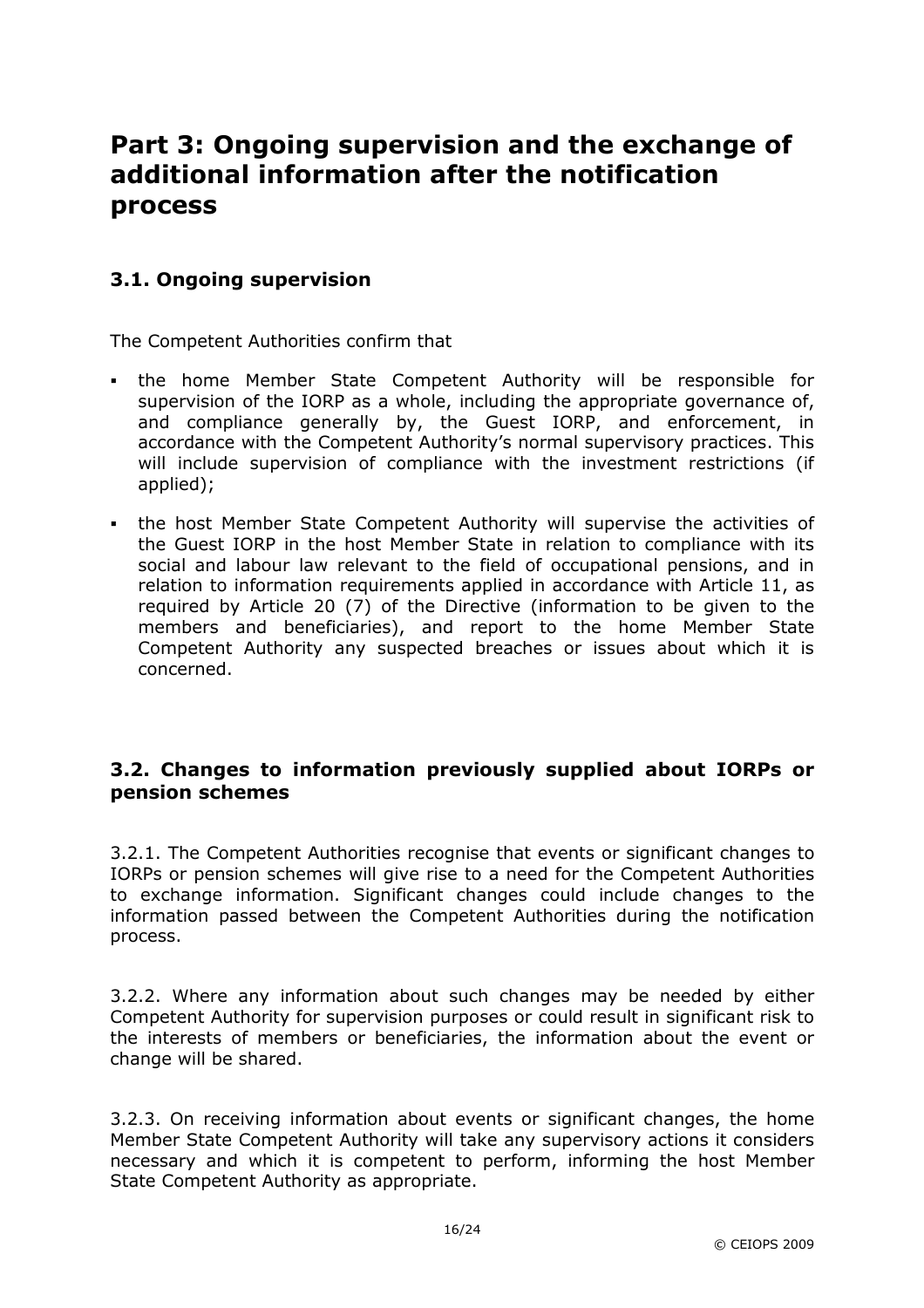3.2.4. Such actions may include those set out under Articles 14 and 19 (3) of the Directive.

#### 3.3. Changes to information about relevant social and labour law, investment restrictions and information requirements

3.3.1. The host Member State Competent Authority will inform the home Member State Competent Authority in writing of any significant changes in respect of the

- social and labour law relevant to the field of occupational pensions under which a pension scheme must be operated in the host Member State;
- investment restrictions (if any) that are to apply to those assets of the Guest IORP attributable to activities carried out in the host Member State, as allowed by Article 18 (7) of the Directive (investment rules); and
- information requirements to be met by IORPs operating in the host Member State in accordance with Article 11, as required by Article 20 (7) of the Directive (information to be given to the members and beneficiaries);

as soon as possible and in any event by the later of the date the changes take effect or the date that the host Member State Competent Authority has been able to give full and due consideration to the changes.

3.3.2. Upon being advised of a change to the information it has been given, the home Member State Competent Authority will

- as soon as possible pass on the information to the IORP;
- confirm to the host Member State Competent Authority, in writing, that it has passed on the information to the IORP and the date it did so.

3.3.3. However, irrespective of the time taken by the Competent Authorities for this exchange of information, it remains the responsibility of the IORP to ensure compliance with the required provisions at all times.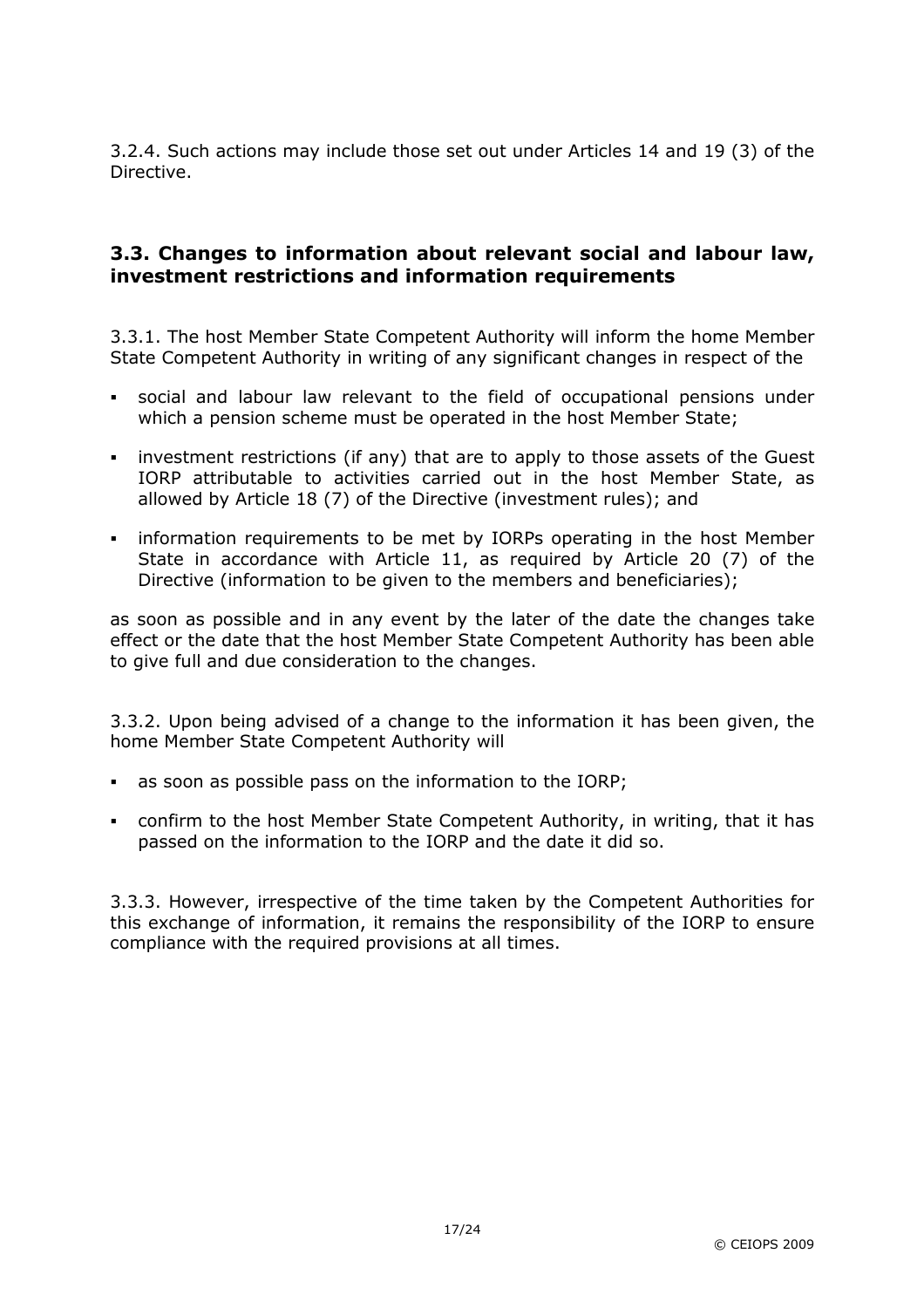#### 3.4. Home or host Member State Competent Authority identifies non-compliance or has other concerns

3.4.1. The Competent Authorities recognise that there can be instances of a Guest IORP failing to comply with the requirements for the operation of crossborder arrangements:

- social and labour law relevant to the field of occupational pensions under which the pension scheme must be operated in the host Member State;
- investment restrictions (if any) that are to apply to those assets of the Guest IORP attributable to activities carried out in the host Member State, as allowed by Article 18 (7) of the Directive (investment rules); and
- information requirements to be met by IORPs operating in the host Member State in accordance with Article 11, as required by Article 20 (7) of the Directive (information to be given to the members and beneficiaries); and
- any requirements, including full funding requirements and, where appropriate, the requirement for regulatory own funds as provided for in Article 17 of the Directive, determined by the home Member State.

Those instances will give rise to the need for communication between host and home Member State Competent Authorities.

3.4.2. The Competent Authorities also recognise that there can be other instances which give rise to general concerns that threaten the security of

- the benefits being or to be provided by the Guest IORP; or
- the assets of the Guest IORP.

These instances could include, but are not limited to, activity in non-authorised areas, e.g., non-retirement related activities.

Those instances will give rise to the need for communication between host and home Member State Competent Authorities.

3.4.3. If the home Member State Competent Authority identifies non-compliance with the applicable investment restrictions or any of its own requirements, as described in paragraph 3.4.1., or if it has concerns of the type described in paragraph 3.4.2., it will take appropriate action, and, depending on the nature of the matter at hand, notify in writing the host Member State Competent Authority of the details of that event, the name of the Guest IORP, and sponsoring undertaking involved.

3.4.4. If a host Member State Competent Authority identifies non-compliance with its relevant social and labour law or information requirements, described in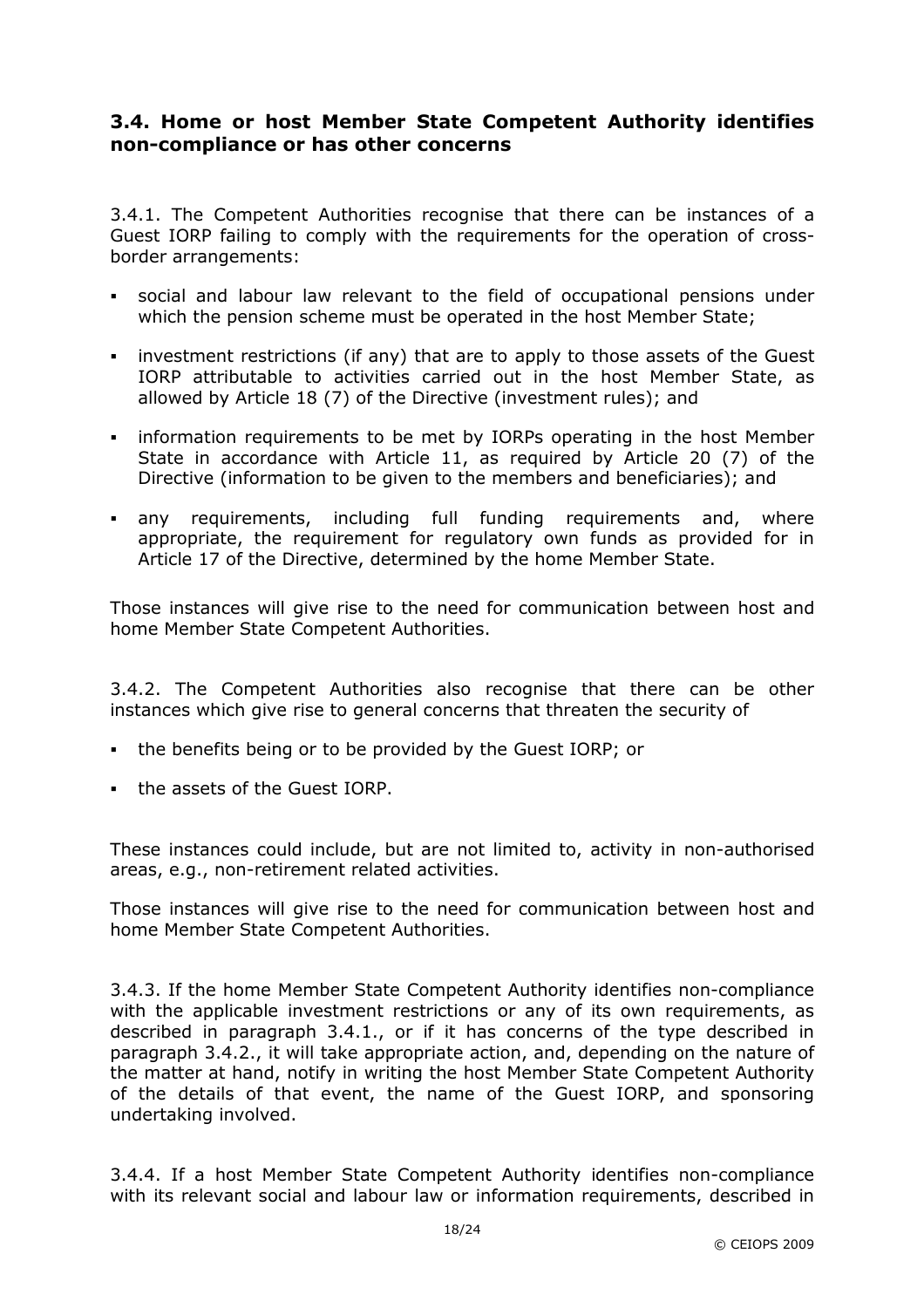paragraph 3.4.1., or if it has concerns of the type described in paragraph 3.4.2, it will immediately notify in writing the home Member State Competent Authority of the details of the matter and the name of the Guest IORP involved. The notification will include

- its concerns on the situation or activities of the Guest IORP in the host Member State; and,
- if appropriate, any request that enforcement action should be taken against the IORP.

3.4.5. The home Member State Competent Authority will – in coordination with the host Member State Competent Authority – take action to ensure future compliance, including, where appropriate, any actions set out under Article 14 of the Directive.

3.4.6. Where, in respect of the host Member State's relevant social and labour law, actions as referred to in paragraph 3.4.5. prove ineffective, or because appropriate measures are lacking in the home Member State, then, and only after informing the home Member State Competent Authority of its intentions, the host Member State Competent Authority may take action against the Guest IORP, but only in the circumstances and to the extent permitted by the Directive.

3.4.7. Any action taken under paragraph 3.4.6. by the host Member State Competent Authority to penalise a Guest IORP must be notified to the home Member State Competent Authority before it is taken.

#### 3.5. Dialogue between the home and host Member State Competent Authorities

The Competent Authorities agree there may be a need for additional communications between the home Member State and host Member State Competent Authorities.

#### 3.6. Sharing information about interventions

3.6.1. The home Member State Competent Authority will advise the host Member State Competent Authority of any action taken under Article 14 of the Directive in respect of an IORP in so far as it may significantly affect the operation of the Guest IORP in the host Member State.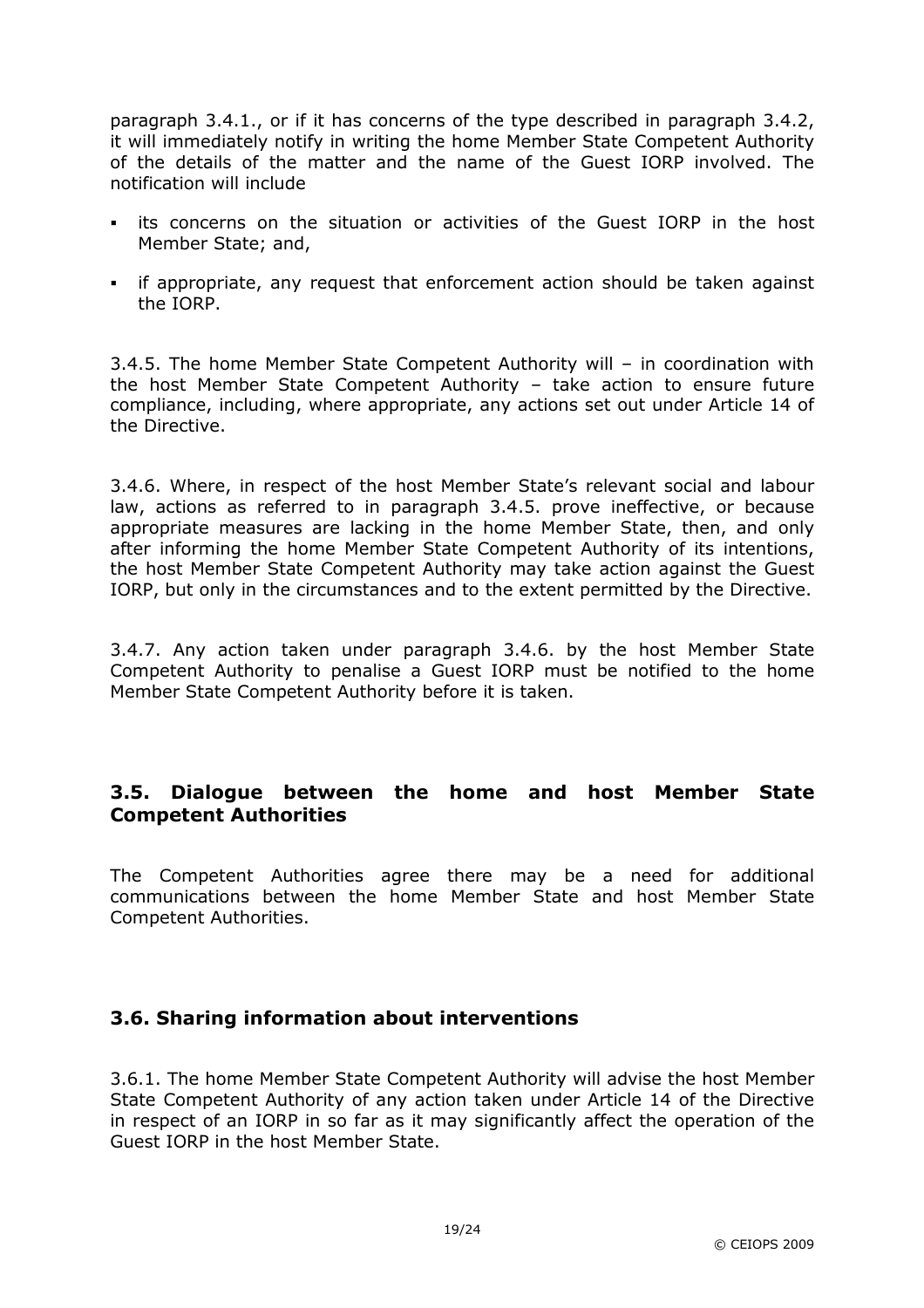3.6.2. The host Member State Competent Authority will inform the home Member State Competent Authority of any action to be taken in respect of a Guest IORP under Article 20 (10) of the Directive before such action is taken.

### 3.7. Ring fencing of an IORP's assets and liabilities

3.7.1. Under Article 21 (5) of the Directive the host Member State Competent Authority may ask the home Member State Competent Authority to decide on "ring-fencing" of the assets and liabilities of a Guest IORP which are attributable to its activities in the host Member State, so that these assets are kept separate from the remaining assets and liabilities of the IORP.

3.7.2. If the home Member State Competent Authority decides that the assets and liabilities of a Guest IORP should be ring-fenced, the home Member State Competent Authority will notify

- the IORP that appropriate forms of ring-fencing, as envisaged in Articles 16 (3) and 18 (7) of the Directive apply. It will also notify the IORP of which parts of its assets and liabilities are to be kept separate under the appropriate forms of ring-fencing; and
- the host Member State Competent Authority that ring-fencing is to apply to the assets and liabilities of the Guest IORP and the date from which the ringfencing will apply.

3.7.3. If the home Member State Competent Authority decides that the assets and liabilities of a Guest IORP should not be ring-fenced, the home Member State Competent Authority will notify the host Member State Competent Authority of that decision and the underlying reasons for that decision.

3.7.4. Where ring-fencing applies to some or all of the assets and liabilities of an IORP, this Protocol will apply individually to each part that is ring fenced, if appropriate.

#### 3.8. Interaction with the Life Directive

3.8.1. Member States may choose to apply Article 4 of the Directive to the occupational retirement pensions business of insurance undertakings, which are covered by Directive 2002/83/EC of the European Parliament and of the Council of 5 November 2002 concerning life assurance.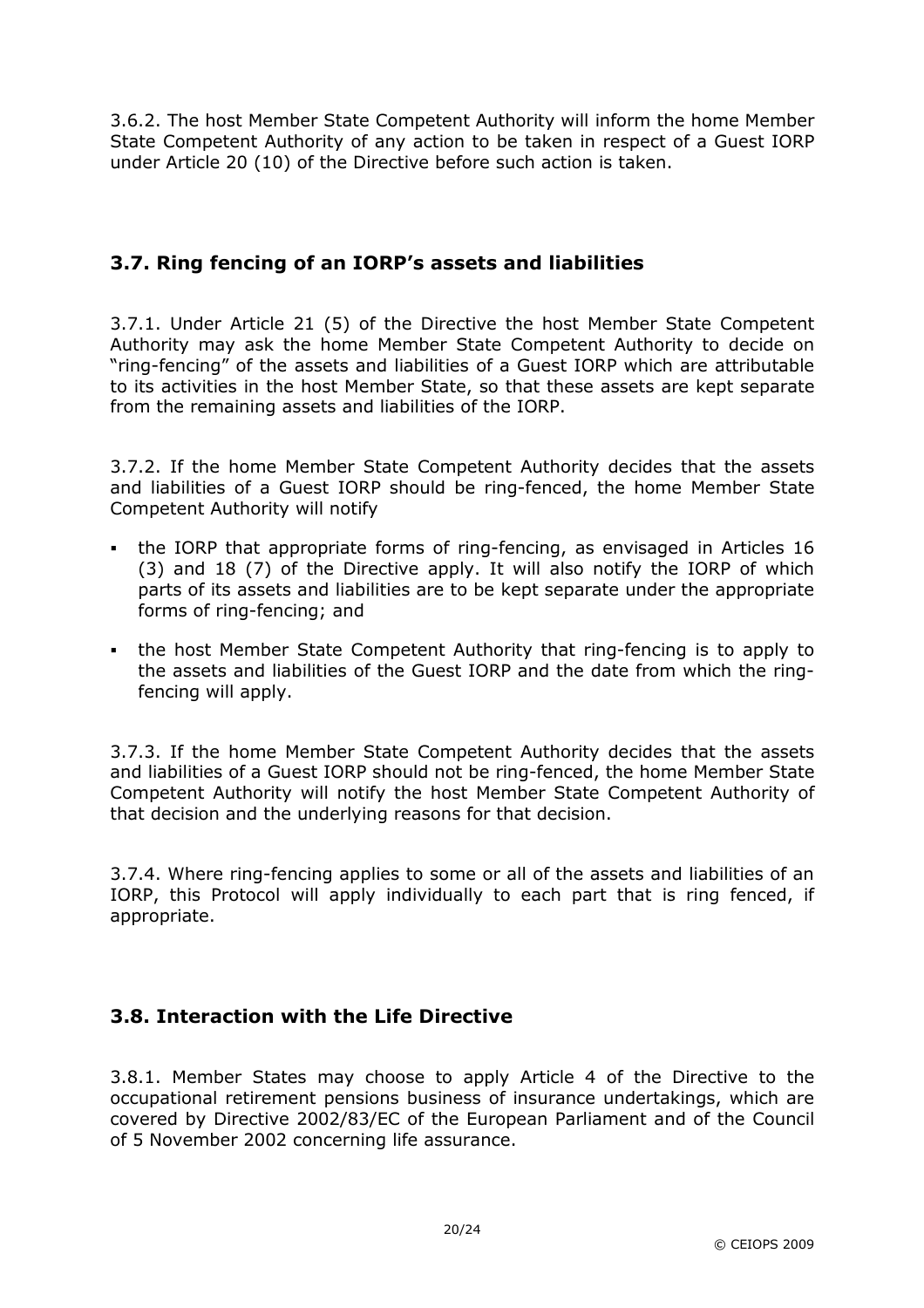3.8.2. Where an insurance undertaking to which this applies wishes to operate a cross-border arrangement in accordance with Article 20 of the Directive, the provisions outlined in this Protocol will apply in respect of the assets and liabilities of the business which have been identified by the home Member State Competent Authority as ring-fenced in accordance with the specific requirements of Article 4 of the Directive.

3.8.3. The home Member State Competent Authority will notify the host Member State Competent Authority that Article 4 of the Directive applies.

3.8.4. The home Member State Competent Authority shall ensure there is verification of the insurance undertaking's separation of its relevant occupational retirement provision business from its other business as part of the authorisation and notification procedures and ongoing supervision.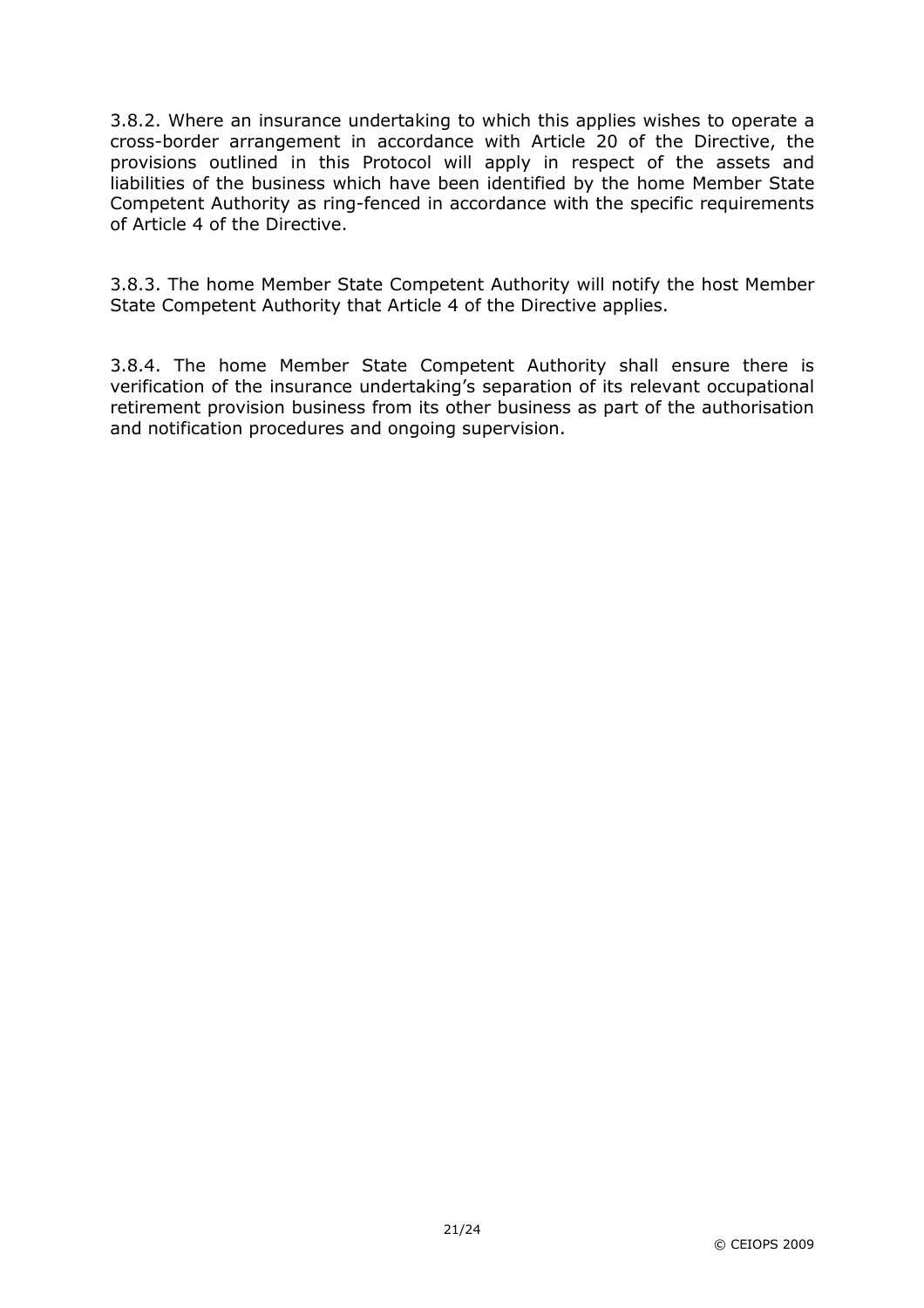# Part 4: Complaints from members and beneficiaries

#### 4.1. Complaints handling systems in Member States

4.1.1. In the context of the development of the single market for financial services, it is important that all complaints from members and beneficiaries are dealt with by the relevant complaints handling body, irrespective of whether the complaint involves cross-border activity. However, references to complaints in this Protocol refer to complaints from members and beneficiaries of pension schemes operated by IORPs engaging in cross-border activity.

4.1.2. The manner in which complaints handling is organised within a Member State is a matter for each Member State and therefore not subject to this Protocol. There are a wide variety of complaints handling systems in Member States. In some Member States, complaints are dealt with by Competent Authorities, whilst others have developed Ombudsman services or other systems, or have a combination of both. The ways in which these systems operate vary considerably across the Member States.

4.1.3. Where complaints have a cross-border component, it is important for individual members and beneficiaries and for consumer confidence generally, that the differences in complaints handling systems do not prevent or deter complaints from being directed to the relevant bodies and subsequently dealt with.

4.1.4. The procedures outlined in this part of the Protocol are intended to facilitate the process of identifying the relevant complaints handling body and ensure that complaints filed with a Competent Authority are addressed and arrive at the body that is competent to deal with the complaint.

#### 4.2. Complaints handling procedures

4.2.1. It is important that a complaint is assessed by the Competent Authority which initially receives it, to establish which body is responsible for dealing with the complaint.

4.2.2. In cases where the Competent Authority that receives the complaint is competent to deal with the complaint, it shall inform the complainant, as soon as possible, of applicable national procedures.

4.2.3. In cases where the Competent Authority that receives the complaint is not competent to deal with the complaint, but another body in the same Member State is, the Competent Authority shall, as soon as possible: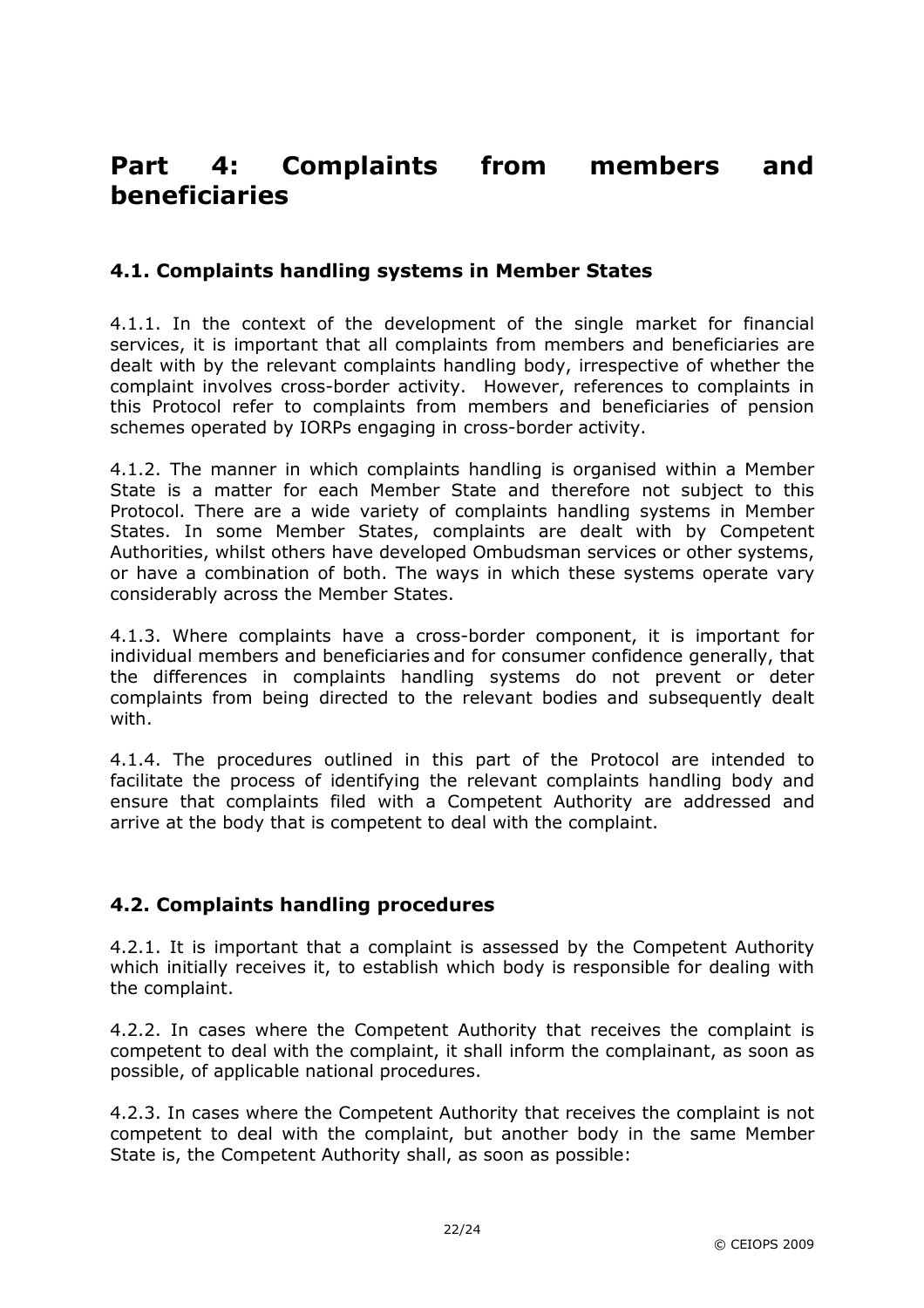- if legally possible, pass the complaint directly to the body competent to deal with the complaint and inform the complainant of the referral;
- if legally not possible, provide the complainant with any relevant information about the body competent to deal with the complaint, to facilitate the referral of the complaint by the complainant.

4.2.4. In cases where the Competent Authority that receives the complaint is not competent to deal with the complaint and feels that the complaint needs to be addressed in another Member State, the Competent Authority that receives the complaint shall, as soon as possible:

- If it knows who the competent body in the other Member State is and it is legally possible, pass the complaint directly to the competent body and inform the complainant of the referral;
- If it knows who the competent body in the other Member State is but it is legally not possible to directly pass the complaint to the competent body, provide the complainant with any relevant information about the competent body in the other Member State, in order to facilitate the referral of the complaint by the complainant;
- If it does not know who the competent body in the other Member State is, inform the Competent Authority of the other Member State of the complaint and inform the complainant of the referral.

4.2.5. If a complaint contains issues relevant to the supervision of an IORP, the host Competent Authority that receives the complaint shall, as soon as possible, and if legally possible, provide the home Competent Authority with relevant information on the complaint.

4.2.6. In the cases referred to in paragraphs 4.2.3. to 4.2.4., the Competent Authority that initially receives the complaint shall explain to the complainant why it considers itself not to be competent to deal with the complaint, and why it considers the other Competent Authority or body to be competent.

4.2.7. If a complaint contains issues that are known by the home Competent Authority to be relevant to the supervision by the host Competent Authority, the home Competent Authority shall, as soon as possible, and if legally possible, provide the host Competent Authority with relevant information on the complaint.

#### 4.3. Dispute over responsibilities

4.3.1. Where differences of opinion exist as to who assumes responsibility for the complaint, every best endeavour shall be made by the Competent Authorities to